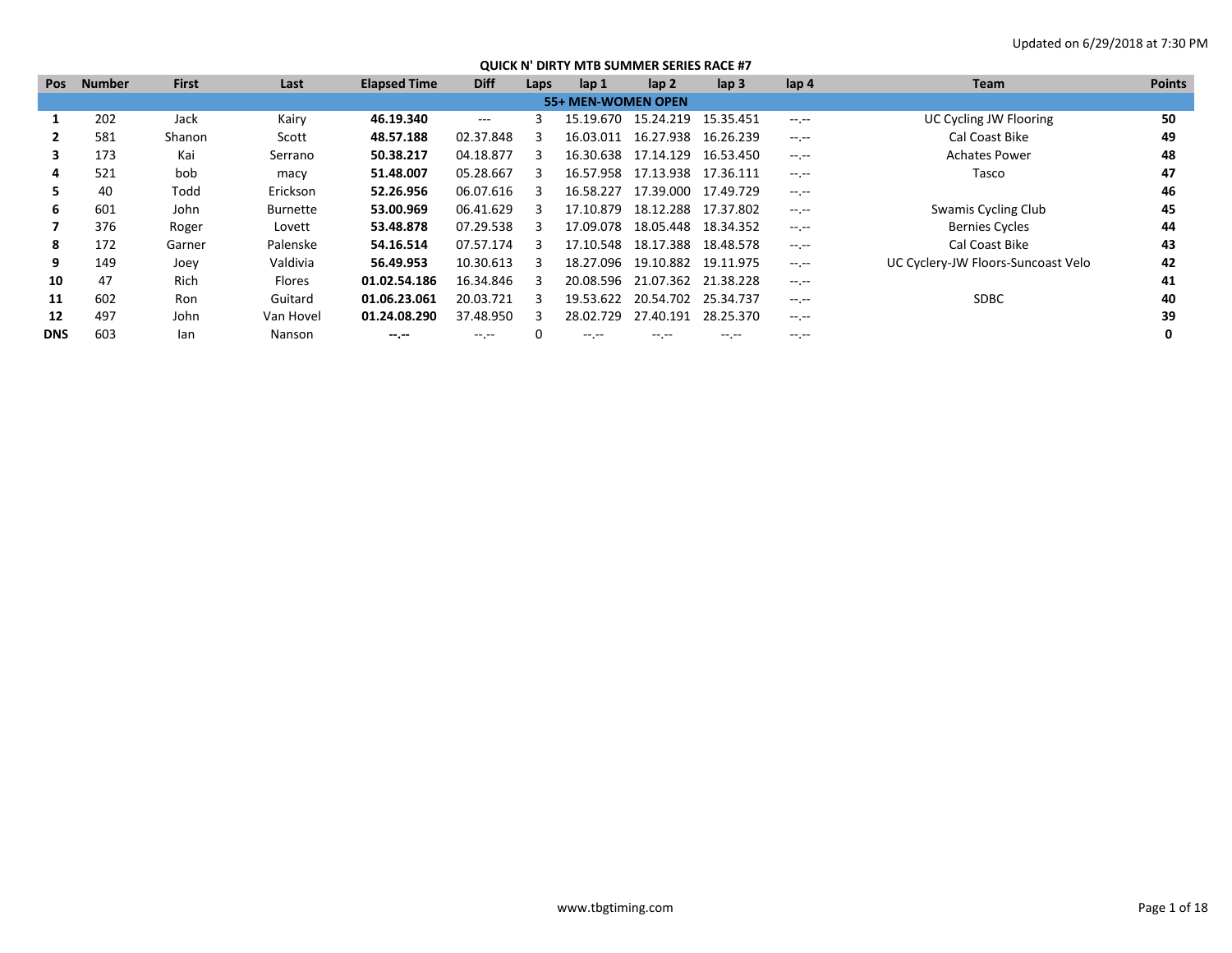| <b>Pos</b>   | <b>Number</b> | <b>First</b>    | Last               | <b>Elapsed Time</b> | <b>Diff</b> | Laps           | lap <sub>1</sub>          | lap <sub>2</sub> | lap <sub>3</sub> | lap 4       | Team                 | <b>Points</b> |
|--------------|---------------|-----------------|--------------------|---------------------|-------------|----------------|---------------------------|------------------|------------------|-------------|----------------------|---------------|
|              |               |                 |                    |                     |             |                | <b>BEGINNER MEN 16-36</b> |                  |                  |             |                      |               |
| 1            | 635           | Mario Irwin     | <b>Montes Diaz</b> | 33.37.785           | $\cdots$    | $\overline{2}$ | 16.31.372 17.06.413       |                  | $-1$ , $-1$      | $-1$ , $-1$ |                      | 50            |
| $\mathbf{2}$ | 451           | Bernee          | Cedillo            | 34.51.031           | 01.13.246   | 2              | 17.01.437                 | 17.49.594        | $-1$             | $-1$        |                      | 49            |
| 3            | 487           | Robert          | Cota               | 35.43.205           | 02.05.420   | 2              | 17.39.402                 | 18.03.803        | --.--            | $-1$        | NV <sub>5</sub>      | 48            |
| 4            | 375           | Gilberto        | Jimenez            | 36.04.268           | 02.26.483   | $\overline{2}$ | 17.43.987                 | 18.20.281        | $-1$ , $-1$      | $-1$ , $-1$ |                      | 47            |
| 5.           | 140           | <b>Brandon</b>  | Strausbaugh        | 36.05.213           | 02.27.428   | 2              | 17.38.852                 | 18.26.361        | --.--            | $-1$        |                      | 46            |
| 6            | 646           | Cade            | Matherly           | 36.07.542           | 02.29.757   | 2              | 18.04.277                 | 18.03.265        | $-1$ , $-1$      | --.--       |                      | 45            |
| 7            | 26            | Jared           | Conrad             | 36.29.257           | 02.51.472   | 2              | 17.40.239                 | 18.49.018        | --.--            | $-1$        |                      | 44            |
| 8            | 262           | Ethan           | Veitch             | 36.29.431           | 02.51.646   | 2              | 18.15.816                 | 18.13.615        | --.--            | --.--       |                      | 43            |
| 9            | 427           | Sean            | Carter             | 36.31.458           | 02.53.673   | 2              | 18.04.873                 | 18.26.585        | --.--            | $-1$        |                      | 42            |
| 10           | 185           | Chadd           | Carr               | 37.32.156           | 03.54.371   | 2              | 18.11.092                 | 19.21.064        | $-1$             | $-1$        | Team Eastman         | 41            |
| 11           | 57            | Paul            | Greco              | 38.14.490           | 04.36.705   | 2              | 18.37.587                 | 19.36.903        | $-1$ , $-1$      | --.--       |                      | 40            |
| 12           | 627           | Aiden           | Tljero             | 38.15.590           | 04.37.805   | 2              | 18.18.360                 | 19.57.230        | $-1$ , $-1$      | $-1$        | <b>Scott Monster</b> | 39            |
| 13           | 130           | Andrey          | Samoshin           | 39.42.596           | 06.04.811   | 2              | 19.45.117                 | 19.57.479        | --.--            | $-1$        | San Diego Descenders | 38            |
| 14           | 513           | <b>BENJAMIN</b> | MELLISH            | 39.46.170           | 06.08.385   | 2              | 19.54.989                 | 19.51.181        | $-1$ , $-1$      | $-1$ , $-1$ |                      | 37            |
| 15           | 64            | <b>COREY</b>    | <b>HELGEN</b>      | 40.17.629           | 06.39.844   | 2              | 19.17.007                 | 21.00.622        | $-1$ , $-1$      | $-1$        |                      | 36            |
| 16           | 96            | rene            | leyva              | 40.53.571           | 07.15.786   | 2              | 20.16.015                 | 20.37.556        | $-1$ , $-1$      | $-1$        | spinergy             | 35            |
| 17           | 565           | Jesse           | Heller             | 41.18.804           | 07.41.019   | 2              | 20.13.036                 | 21.05.768        | --.--            | $-1$        |                      | 34            |
| 18           | 163           | Travis          | Brock              | 41.20.770           | 07.42.985   | 2              | 20.06.234                 | 21.14.536        | $-1$ , $-1$      | $-1$ , $-1$ | <b>SDRC</b>          | 33            |
| 19           | 164           | Chad            | Haertling          | 42.45.145           | 09.07.360   | 2              | 20.36.487                 | 22.08.658        | $-1$ , $-1$      | $-1$        |                      | 32            |
| 20           | 598           | Isaac           | Mburitzen          | 45.40.274           | 12.02.489   | 2              | 22.54.193                 | 22.46.081        | $-1$ , $-1$      | $-1$        |                      | 31            |
| 21           | 606           | jhonar          | so                 | 46.14.209           | 12.36.424   | 2              | 22.19.531                 | 23.54.678        | $-1$ , $-1$      | $-1$        |                      | 30            |
| 22           | 604           | Alfonso         | Cota               | 47.38.268           | 14.00.483   | 2              | 22.42.982                 | 24.55.286        | --.--            | $-1$ , $-1$ |                      | 29            |
| 23           | 624           | Glenn           | Tan                | 50.05.049           | 16.27.264   | 2              | 23.58.181                 | 26.06.868        | --.--            | $-1$        |                      | 28            |
| 24           | 605           | Ricardo         | Martinez           | 50.52.024           | 17.14.239   | $\overline{2}$ | 22.43.008                 | 28.09.016        | --.--            | $-1$ .      |                      | 27            |
| <b>DNS</b>   | 377           | Davis           | Drinkward          | --.--               | --.--       | 0              | --.--                     | --.--            | --.--            | --.--       |                      | 0             |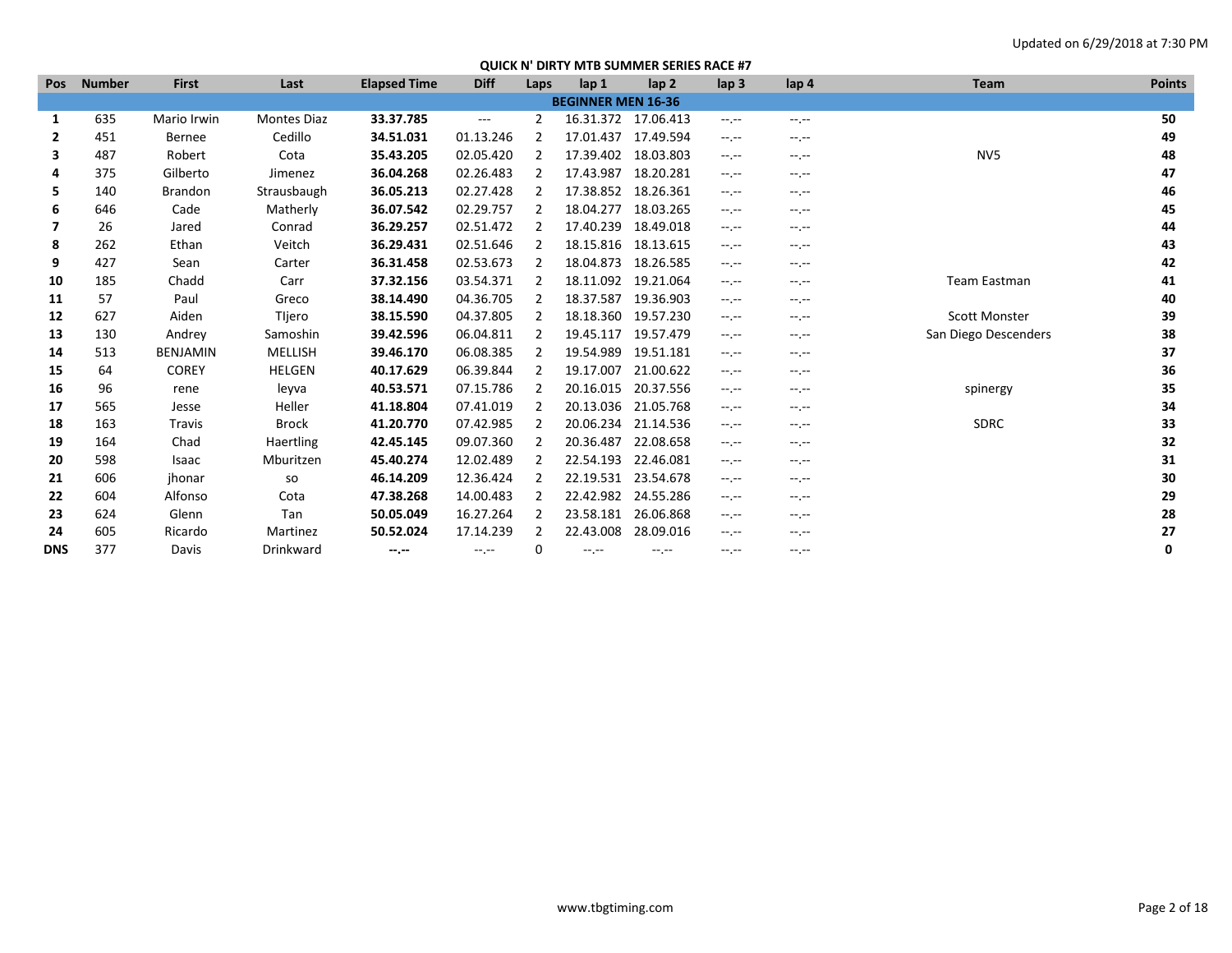| <b>Pos</b> | <b>Number</b> | <b>First</b> | Last           | <b>Elapsed Time</b> | <b>Diff</b>         | Laps          | lap 1                     | lap <sub>2</sub> | $\mathsf{lap} 3$                                                                               | lap <sub>4</sub>                                                                               | Team                            | <b>Points</b> |
|------------|---------------|--------------|----------------|---------------------|---------------------|---------------|---------------------------|------------------|------------------------------------------------------------------------------------------------|------------------------------------------------------------------------------------------------|---------------------------------|---------------|
|            |               |              |                |                     |                     |               | <b>BEGINNER MEN 37-48</b> |                  |                                                                                                |                                                                                                |                                 |               |
| 1          | 265           | Julio        | Quintero       | 33.46.586           | $\qquad \qquad - -$ | 2             | 16.43.572                 | 17.03.014        | $-1.1 -$                                                                                       | $-1$ , $-1$                                                                                    | Toyota of Escondido             | 50            |
| 2          | 5             | Ryan         | Baganz         | 34.01.918           | 00.15.332           |               | 16.44.880                 | 17.17.038        | $-1$ , $-1$                                                                                    | $-1$ , $-1$                                                                                    | <b>MicroFuel Nutrition</b>      | 49            |
| 3          | 184           | Steven       | Tom            | 34.49.526           | 01.02.940           | 2             | 17.00.662                 | 17.48.864        | $-1.1 -$                                                                                       | $-1.1$                                                                                         |                                 | 48            |
| 4          | 452           | Sam          | Gabal          | 35.18.107           | 01.31.521           |               | 17.43.855                 | 17.34.252        | $-1.1 - 1.0$                                                                                   | $-1.1 - 1.0$                                                                                   |                                 | 47            |
| 5          | 52            | <b>Jeff</b>  | Gladinus       | 35.19.649           | 01.33.063           |               | 17.16.576                 | 18.03.073        | $-1.1 - 1.0$                                                                                   | $-1.1 - 1.0$                                                                                   |                                 | 46            |
| 6          | 543           | Jimmy        | <b>Brunner</b> | 35.50.413           | 02.03.827           |               | 17.44.766                 | 18.05.647        | $-1.1 - 1.0$                                                                                   | $-1.1$                                                                                         | Adams Ave                       | 45            |
| 7          | 124           | Enrico       | Porrino        | 36.08.016           | 02.21.430           |               | 17.58.530                 | 18.09.486        | $-1.1 - 1.0$                                                                                   | $-1$ , $-1$                                                                                    | Gac Valdengo                    | 44            |
| 8          | 139           | John         | Stenton        | 36.54.999           | 03.08.413           |               | 18.08.699                 | 18.46.300        | $-1.1 - 1.0$                                                                                   | $-1$ , $-1$                                                                                    | Ninja                           | 43            |
| 9          | 633           | Edmund       | Custodio       | 37.06.412           | 03.19.826           |               | 18.44.371                 | 18.22.041        | $-1.1 - 1.0$                                                                                   | $-1$ , $-1$                                                                                    |                                 | 42            |
| 10         | 566           | Doug         | Banks          | 37.22.818           | 03.36.232           | $\mathcal{P}$ | 18.33.566                 | 18.49.252        | $-1.1 - 1.0$                                                                                   | $-1$ , $-1$                                                                                    |                                 | 41            |
| 11         | 224           | Mario        | Ibarra         | 37.22.914           | 03.36.328           | 2             | 18.10.328                 | 19.12.586        | $-1.1 - 1.0$                                                                                   | $-1$ , $-1$                                                                                    | sdbc                            | 40            |
| 12         | 119           | Oliver       | Oco            | 37.39.606           | 03.53.020           | 2             | 19.00.116                 | 18.39.490        | $\frac{1}{2} \left( \frac{1}{2} \right) \left( \frac{1}{2} \right) \left( \frac{1}{2} \right)$ | $-1.1$                                                                                         |                                 | 39            |
| 13         | 630           | Chad         | Berkey         | 38.15.752           | 04.29.166           |               | 18.48.469                 | 19.27.283        | $-1$ , $-1$                                                                                    | $-1$                                                                                           |                                 | 38            |
| 14         | 366           | Adam         | Shelly         | 38.31.780           | 04.45.194           |               | 18.44.377                 | 19.47.403        | $-1$ , $-1$                                                                                    | $-1$ , $-1$                                                                                    |                                 | 37            |
| 15         | 649           | Luis         | Perez          | 38.45.275           | 04.58.689           | 2             | 19.02.748                 | 19.42.527        | $-1$ , $-1$                                                                                    | $-1$ , $-1$                                                                                    |                                 | 36            |
| 16         | 282           | Michael      | Ford           | 39.35.817           | 05.49.231           |               | 20.05.539                 | 19.30.278        | $-1.1 - 1.0$                                                                                   | $-1.1 - 1.0$                                                                                   |                                 | 35            |
| 17         | 501           | Joey         | Yates          | 39.45.096           | 05.58.510           | 2             | 19.22.734                 | 20.22.362        | $-1.1 - 1.0$                                                                                   | $-1$ , $-1$                                                                                    |                                 | 34            |
| 18         | 638           | Mike         | Podritz        | 43.50.911           | 10.04.325           |               | 21.40.060                 | 22.10.851        | $-1.1 - 1.0$                                                                                   | $\frac{1}{2} \left( \frac{1}{2} \right) \left( \frac{1}{2} \right) \left( \frac{1}{2} \right)$ |                                 | 33            |
| 19         | 607           | Brian        | Caserta        | 46.06.826           | 12.20.240           | 2             | 21.59.953                 | 24.06.873        | $-1.1 - 1.0$                                                                                   | $-1$ , $-1$                                                                                    |                                 | 32            |
| 20         | 637           | Sergio       | Ramirez        | 57.04.296           | 23.17.710           |               | 27.24.491                 | 29.39.805        | $-1$ , $-1$                                                                                    | $-1$ .                                                                                         |                                 | 31            |
| <b>DNS</b> | 110           | John         | Moatsos        | $-1$                | $-1.1 -$            | 0             | $-1$ .                    | $-1.1$           | $-1$ , $-1$                                                                                    | $-1.1$                                                                                         | SDRP MTB Patrol - Poway Bicycle | 0             |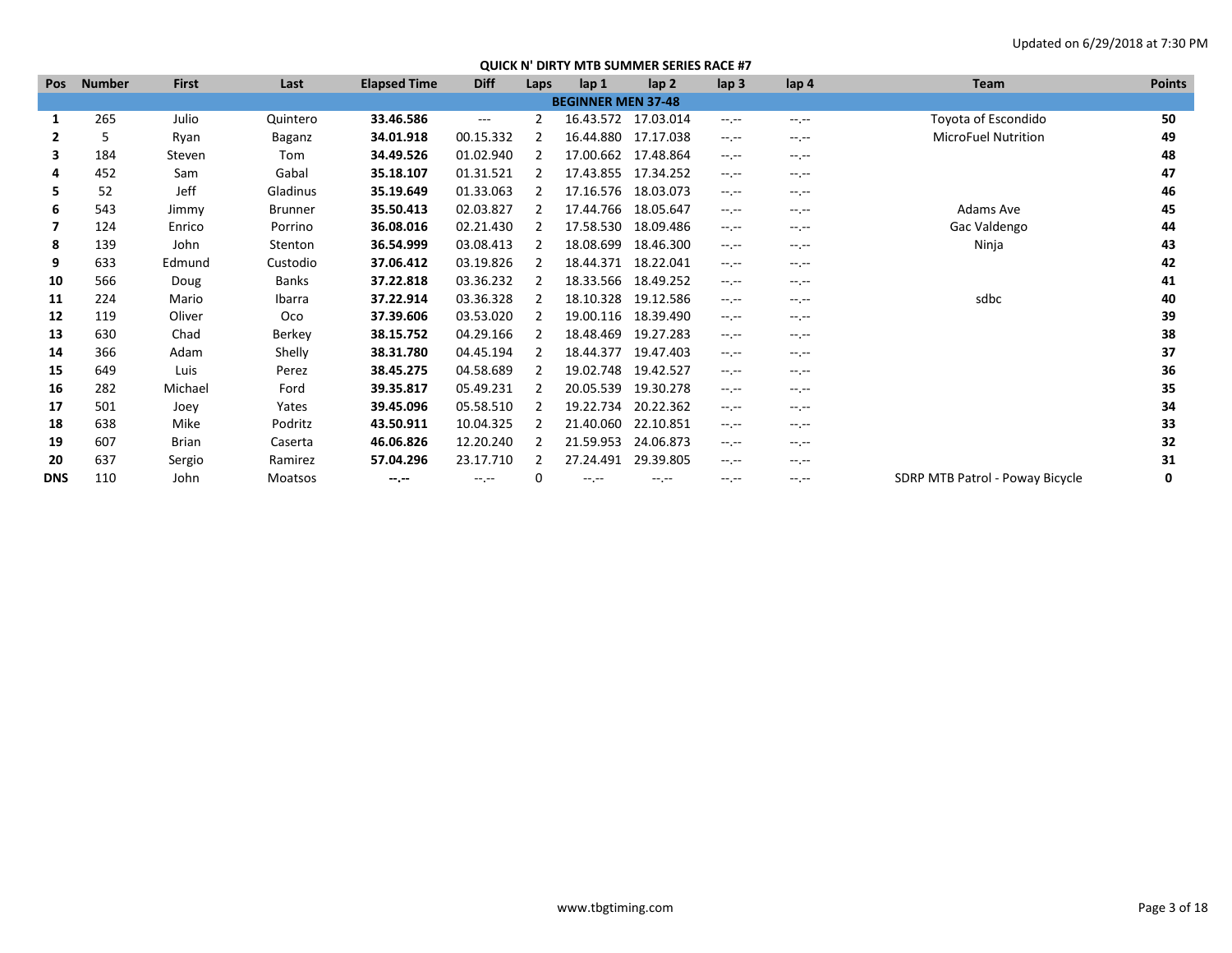| <b>Pos</b> | <b>Number</b> | <b>First</b> | Last           | <b>Elapsed Time</b> | <b>Diff</b> | Laps        | lap <sub>1</sub>        | lap <sub>2</sub> | $\mathsf{lap} 3$ | lap <sub>4</sub> | Team                                    | <b>Points</b> |
|------------|---------------|--------------|----------------|---------------------|-------------|-------------|-------------------------|------------------|------------------|------------------|-----------------------------------------|---------------|
|            |               |              |                |                     |             |             | <b>BEGINNER MEN 49+</b> |                  |                  |                  |                                         |               |
|            | 159           | Rusty        | Zielinski      | 34.20.050           | $\cdots$    | 2           | 16.59.526               | 17.20.524        | $-1.1$           | $-1.1 -$         | The Brown Guys Event Timing and Scoring | 50            |
| 2          | 98            | Steve        | Ling           | 34.57.034           | 00.36.984   |             | 16.59.945               | 17.57.089        | $-1$             | $-1.1 -$         |                                         | 49            |
| 3          | 610           | Paul         | Ketchen        | 35.16.894           | 00.56.844   |             | 17.17.037               | 17.59.857        | $-1.1$           | $-1$             | Halo Headband                           | 48            |
| 4          | 162           | John         | <b>McManns</b> | 35.38.089           | 01.18.039   |             | 17.30.292               | 18.07.797        | $-1.1$           | $-1$ , $-1$      | Fun Bike Center                         | 47            |
| 5.         | 150           | Luis Tonny   | Vizcarra       | 36.26.136           | 02.06.086   |             | 18.24.476               | 18.01.660        | $-1$ , $-1$      | $-1$ , $-1$      |                                         | 46            |
| 6          | 131           | Gerardo      | Sanchez        | 36.54.576           | 02.34.526   |             | 18.10.986               | 18.43.590        | $-1.1$           | $-1.1 -$         |                                         | 45            |
|            | 156           | Jeffrey      | Winckler       | 37.54.960           | 03.34.910   |             | 18.53.048               | 19.01.912        | $-1.1$           | $-1$ , $-1$      |                                         | 44            |
| 8          | 609           | Don          | Keith          | 39.15.318           | 04.55.268   |             | 19.18.349               | 19.56.969        | $-1$ , $-1$      | $-1$ .           |                                         | 43            |
| 9          | 41            | John         | Eugenio        | 39.18.328           | 04.58.278   |             | 19.11.591               | 20.06.737        | $-1$ , $-1$      | $-1.1 -$         |                                         | 42            |
| 10         | 419           | Kent         | Musgrave       | 39.50.560           | 05.30.510   |             | 19.10.850               | 20.39.710        | $-1$ , $-1$      | $-1$ .           |                                         | 41            |
| 11         | 583           | Bill         | <b>Bachman</b> | 41.13.270           | 06.53.220   |             | 20.15.917               | 20.57.353        | $-1.1 - 1.0$     | $-1$             |                                         | 40            |
| 12         | 359           | Steve        | Robertson      | 41.52.327           | 07.32.277   |             | 20.32.898               | 21.19.429        | $-1.1$           | $-1$ .           |                                         | 39            |
| 13         | 623           | Mike         | Newlon         | 43.51.209           | 09.31.159   |             | 21.43.184               | 22.08.025        | $-1.1$           | $-1$ , $-1$      |                                         | 38            |
| 14         | 636           | Steve        | Cappos         | 44.08.515           | 09.48.465   |             | 21.27.340               | 22.41.175        | $-1$ , $-1$      | $-1$ .           |                                         | 37            |
| 15         | 556           | Tyler        | Gabriel        | 44.23.067           | 10.03.017   |             | 21.45.972               | 22.37.095        | $-1$             | $-1.1 -$         | PQ Premier Cycling                      | 36            |
| 16         | 71            | Doug         | Hopper         | 45.15.548           | 10.55.498   |             | 21.53.821               | 23.21.727        | $-1$ , $-1$      | $-1$ .           |                                         | 35            |
| 17         | 409           | Tom          | Grueskin       | 46.23.209           | 12.03.159   |             | 23.01.140               | 23.22.069        | $-1$ , $-1$      | $-1$ .           | Team Coyote                             | 34            |
| 18         | 496           | Dave         | Enns           | 51.17.612           | 16.57.562   |             | 25.22.040               | 25.55.572        | $-1$ , $-1$      | $-1$ .           |                                         | 33            |
| <b>DNS</b> | 120           | Joseph Mike  | Parsons        | $-1$                | $-1$ , $-1$ | 0           | $-1$ , $-1$             | $-1$ . $-1$      | $-1$ .           | $-1$ .           |                                         |               |
| <b>DNS</b> | 608           | Paul         | Dunlap         | $-1 - 1 - 1 = 0$    | $-1$ , $-1$ | $\mathbf 0$ | $-1$ , $-1$             | $-1$ , $-1$      | $-1$             | $-1$ .           | Velofix San Diego                       | 0             |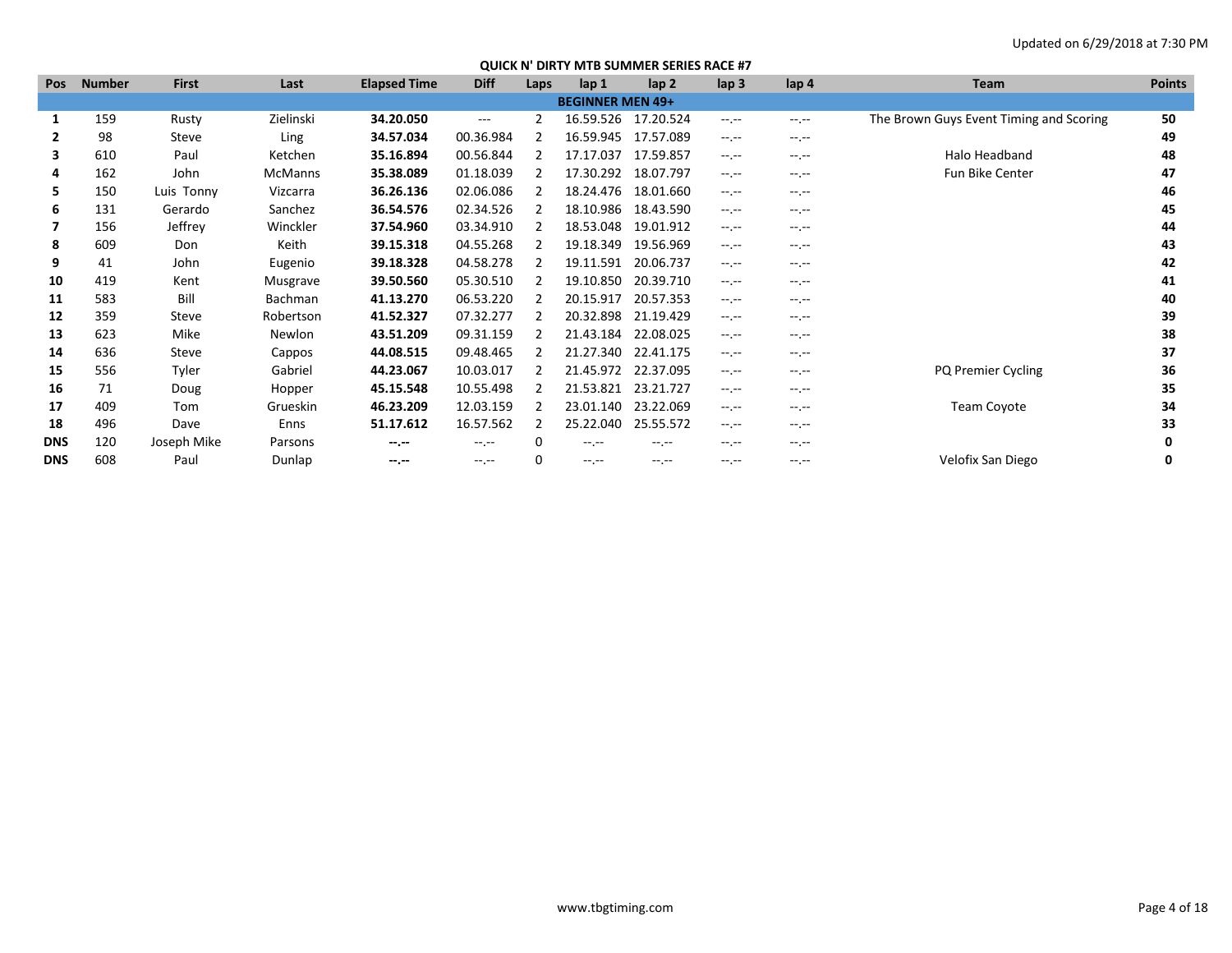| <b>Pos</b> | <b>Number</b> | <b>First</b>   | Last           | <b>Elapsed Time</b> | <b>Diff</b>         | Laps | lap 1                     | lap 2     | $\mathsf{lap} 3$ | lap 4              | Team                    | <b>Points</b> |
|------------|---------------|----------------|----------------|---------------------|---------------------|------|---------------------------|-----------|------------------|--------------------|-------------------------|---------------|
|            |               |                |                |                     |                     |      | <b>BEGINNER WOMEN 16+</b> |           |                  |                    |                         |               |
|            | 515           | Casev          | Cohenmeyer     | 37.40.966           | $\qquad \qquad - -$ |      | 18.44.192                 | 18.56.774 | $-1$ , $-1$      | $- - - - -$        |                         | 50            |
|            | 383           | Vicki          | Dann           | 37.51.403           | 00.10.437           |      | 18.49.239                 | 19.02.164 | $-1 - 1 - 1 = 0$ | $-1$ , $-1$        |                         | 49            |
|            | 374           | <b>Natalie</b> | Hone           | 41.05.480           | 03.24.514           |      | 20.13.207                 | 20.52.273 | $-1$ , $-1$      | $-1.1 -$           |                         | 48            |
| 4          | 403           | Emma           | Piggott        | 46.04.356           | 08.23.390           |      | 22.25.867                 | 23.38.489 |                  | $\cdots$<br>$\sim$ |                         | 47            |
|            | 612           | Jacqueline     | Burnette       | 47.36.003           | 09.55.037           |      | 23.14.948                 | 24.21.055 | and the product  | $-1.1 -$           | Juniper and Ivy Designs | 46            |
| 6          | 617           | Katie          | Cunningham     | 48.29.628           | 10.48.662           |      | 22.54.291                 | 25.35.337 | $-1$ , $-1$      | $-1$               |                         | 45            |
|            | 694           | Sarah          | Popavich Judge | 58.12.006           | 20.31.040           |      | 29.09.890                 | 29.02.116 | $-1.1$           | $\cdots$           |                         | 44            |
| 8          | 695           | Julie          | Conkel         | 01.02.39.403        | 24.58.437           |      | 30.48.641                 | 31.50.762 | $-1 - 1 - 1 = 0$ | $- - - - -$        |                         | 43            |
|            | 611           | Michelle       | <b>Bates</b>   | 01.20.33.376        | 42.52.410           |      | 40.13.909                 | 40.19.467 | $-1$ .           | $\cdots$           |                         | 42            |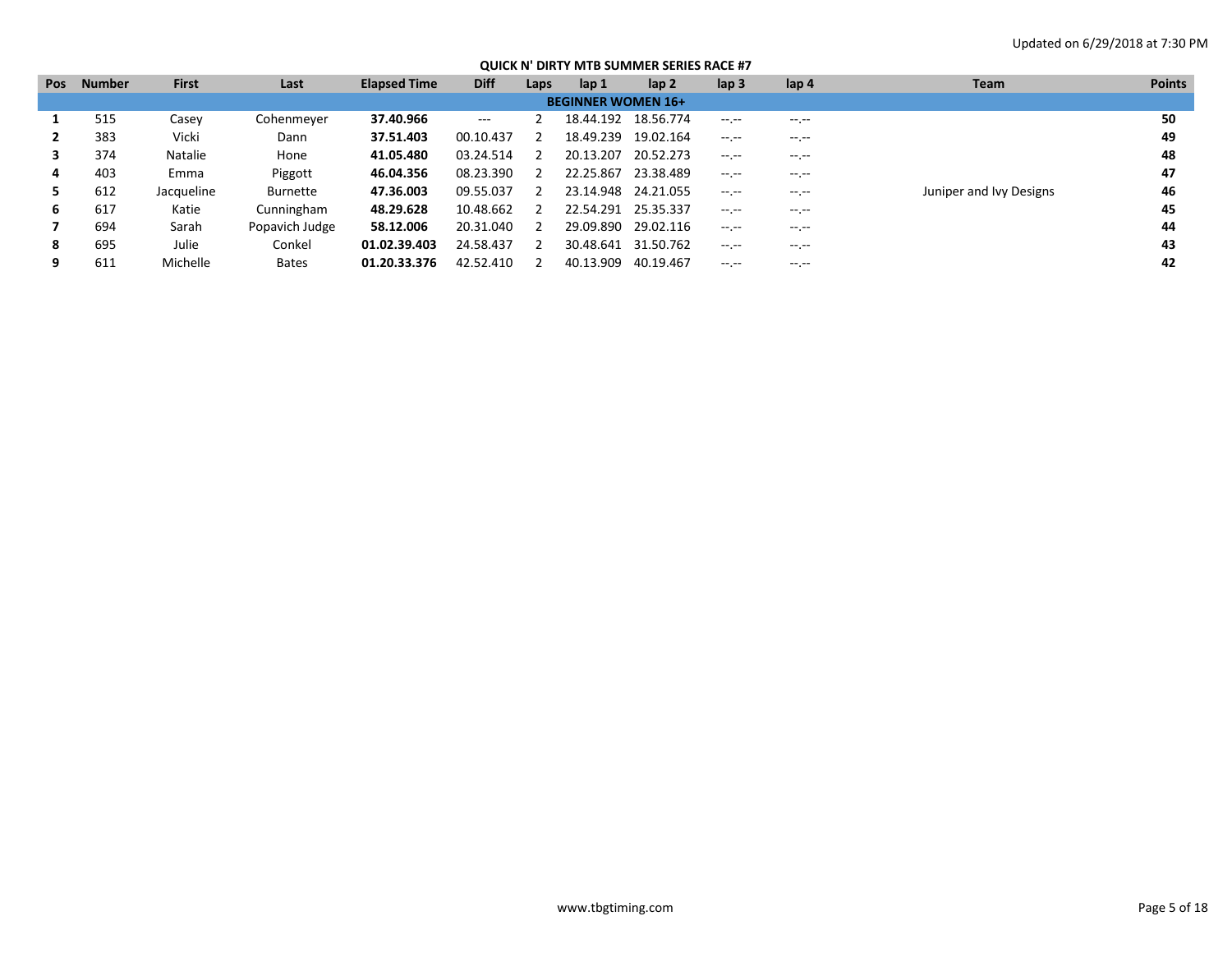| <b>Pos</b> | <b>Number</b> | <b>First</b> | Last            | <b>Elapsed Time</b> | <b>Diff</b> | Laps | lap 1                 | lap <sub>2</sub> | lap <sub>3</sub> | lap 4        | Team                                      | <b>Points</b> |
|------------|---------------|--------------|-----------------|---------------------|-------------|------|-----------------------|------------------|------------------|--------------|-------------------------------------------|---------------|
|            |               |              |                 |                     |             |      | <b>BIG BONED 200+</b> |                  |                  |              |                                           |               |
|            | 121           | Louis        | Peick           | 49.44.641           | $---$       |      | 16.02.768             | 16.49.719        | 16.52.154        | $-1$ , $-1$  | iSpeed Racing                             | 50            |
|            | 277           | Peter        | Duncan          | 50.22.958           | 00.38.317   |      | 16.30.227             | 16.49.891        | 17.02.840        | $-1$ , $-1$  |                                           | 49            |
|            | 138           | Graeme       | <b>Stanners</b> | 52.26.871           | 02.42.230   |      | 16.52.628             | 17.50.527        | 17.43.716        | $-1$ , $-1$  |                                           | 48            |
| 4          | 205           | Todd         | Flaming         | 54.05.831           | 04.21.190   |      | 17.16.378             | 18.35.612        | 18.13.841        | $\cdots$     | Mainline Coffee                           | 47            |
| 5.         | 234           | Todd         | Young           | 55.11.017           | 05.26.376   |      | 17.23.156             | 18.51.495        | 18.56.366        | $-1$ , $-1$  | Team Ninja                                | 46            |
| 6          | 476           | Jeff         | Gilbert         | 55.52.511           | 06.07.870   |      | 17.39.646             | 18.59.587        | 19.13.278        | $-1$ , $-1$  |                                           | 45            |
|            | 417           | James        | Heller          | 56.30.492           | 06.45.851   |      | 18.31.652             | 18.52.665        | 19.06.175        | $-1.1 - 1.0$ | Wrapify                                   | 44            |
| 8          | 428           | Jose Eduardo | Leon            | 57.23.526           | 07.38.885   |      | 18.32.200             | 19.21.700        | 19.29.626        | $-1.1 - 1.0$ | Legendarios                               | 43            |
| 9          | 36            | Joe          | DeStefani       | 01.03.08.978        | 13.24.337   |      | 20.11.762             | 21.09.837        | 21.47.379        | $-1.1 - 1.0$ | North of the Border Bike Shop - MOB Squad | 42            |
| 10         | 641           | Matt         | McDonald        | 48.31.991           | 01.12.650   |      | 19.39.873             | 28.52.118        | $---$            | $\cdots$     | Celo Pacific                              | 41            |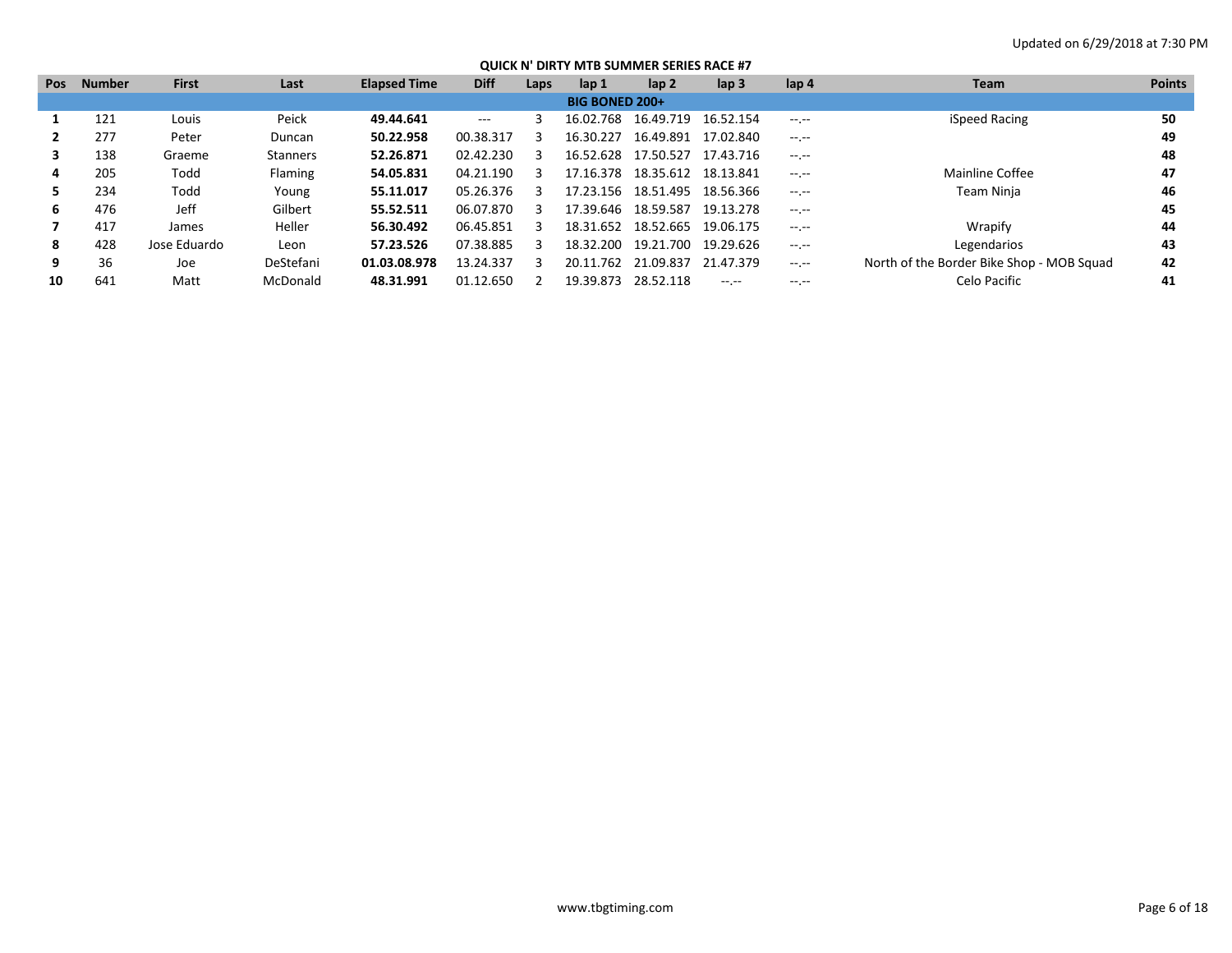| <b>Pos</b> | <b>Number</b> | <b>First</b> | Last       | <b>Elapsed Time</b> | <b>Diff</b> | Laps | lap 1             | lap <sub>2</sub>    | lap 3               | lap 4            | <b>Team</b>                 | <b>Points</b> |
|------------|---------------|--------------|------------|---------------------|-------------|------|-------------------|---------------------|---------------------|------------------|-----------------------------|---------------|
|            |               |              |            |                     |             |      | <b>ENDURO 16+</b> |                     |                     |                  |                             |               |
|            | 152           | Travis       | Wagner     | 46.13.448           | $  -$       |      | 15.18.857         | 15.24.852 15.29.739 |                     | $-1.1 - 1.0$     | Ellsworth- Natti Bar- Kenda | 50            |
|            | 477           | Jaron        | Cappos     | 46.14.247           | 00.00.799   |      | 15.19.111         | 15.25.269           | 15.29.867           | $-1$ , $-1$      |                             | 49            |
|            | 625           | Adam         | Buckley    | 52.57.146           | 06.43.698   |      | 16.50.130         |                     | 17.59.182 18.07.834 | $-1$ , $-1$      |                             | 48            |
| 4          | 285           | Cliff        | Hamblen    | 55.21.019           | 09.07.571   | З    | 17.38.459         |                     | 19.02.110 18.40.450 | $-1 - 1 - 1 = 0$ |                             | 47            |
|            | 28            | Alex         | Crisostomo | 58.10.329           | 11.56.881   |      | 21.25.596         | 18.25.344           | 18.19.389           | $-1.1$           | <b>TASCO</b>                | 46            |
| ь          | 648           | Alec         | Elgood     | 58.22.141           | 12.08.693   |      | 17.38.256         | 20.01.354           | 20.42.531           | $-1$ , $-1$      |                             | 45            |
|            | 538           | Dennis       | Foster     | 01.01.03.363        | 14.49.915   |      | 19.07.426         | 20.10.179           | 21.45.758           | $-1.1$           | <b>JAX Murrieta</b>         | 44            |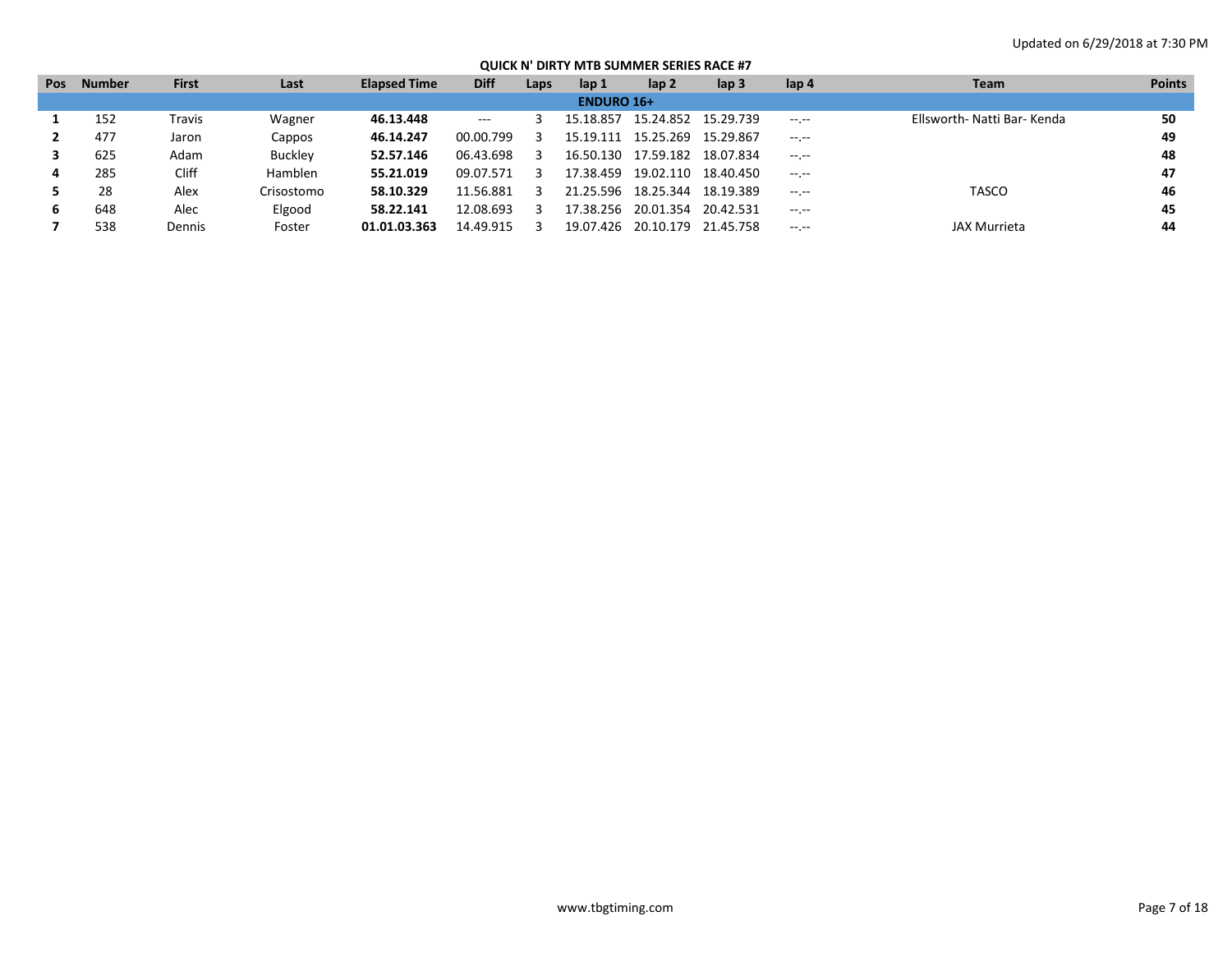| <b>Pos</b> | <b>Number</b> | <b>First</b> | Last               | <b>Elapsed Time</b> | <b>Diff</b> | Laps | lap 1                   | $\mathsf{lap} 2$ | $\mathsf{lap} 3$                | lap 4            | Team                       | <b>Points</b> |
|------------|---------------|--------------|--------------------|---------------------|-------------|------|-------------------------|------------------|---------------------------------|------------------|----------------------------|---------------|
|            |               |              |                    |                     |             |      | <b>EXPERT MEN 16-48</b> |                  |                                 |                  |                            |               |
|            | 631           | Julien       | Bourdevoic         | 57.12.361           | $---$       | 4    | 14.15.361               | 14.32.307        | 14.29.473                       | 13.55.220        | <b>Moment Bicycles</b>     | 50            |
|            | 187           | Eric         | Wilson             | 57.13.170           | 00.00.809   | 4    | 14.12.988               | 14.33.755        | 14.29.595 13.56.832             |                  | Purely Dental - Ride       | 49            |
| 3          | 587           | Jonah        | Sanchez            | 57.35.980           | 00.23.619   | 4    | 14.16.506               | 14.29.933        | 14.30.186                       | 14.19.355        | SoCal Devo                 | 48            |
| 4          | 435           | John         | <b>Behrens</b>     | 57.52.870           | 00.40.509   | 4    | 14.12.667               | 14.35.543        | 14.31.177                       | 14.33.483        | Knobbe Martens IP Law      | 47            |
| 5.         | 486           | Jake         | Orness             | 58.38.530           | 01.26.169   | 4    | 14.15.862               | 14.31.181        | 14.32.985 15.18.502             |                  |                            | 46            |
| 6          | 118           | Craig        | Northway           | 58.54.652           | 01.42.291   | 4    | 14.16.024               |                  | 14.31.021  14.33.928  15.33.679 |                  | <b>Twin Six Team Metal</b> | 45            |
|            | 650           | Maxime       | Nguyen             | 59.48.663           | 02.36.302   | 4    | 14.17.266               |                  | 15.06.271  15.15.821  15.09.305 |                  |                            | 44            |
| 8          | 211           | Jared        | Rios               | 01.00.19.425        | 03.07.064   | 4    | 14.34.776               | 15.07.899        | 15.29.911                       | 15.06.839        | Purely Dental Ride Cyclery | 43            |
| 9          | 628           | Mike         | Sleeter            | 01.00.48.814        | 03.36.453   | 4    | 14.34.797               | 15.14.751        | 15.23.157                       | 15.36.109        | Intense 100 Percent Sidi   | 42            |
| 10         | 222           | Stephane     | Roch               | 01.03.29.668        | 06.17.307   | 4    | 15.14.820               |                  | 16.11.906 15.52.330             | 16.10.612        | California Bicycle         | 41            |
| 11         | 388           | Kelly        | Lumgair            | 01.06.23.160        | 09.10.799   | 4    | 15.57.836               |                  | 16.32.632 16.38.540 17.14.152   |                  |                            | 40            |
| 12         | 105           | Ryan         | Mckinnon           | 01.07.13.486        | 10.01.125   | 4    | 15.15.530               |                  | 16.56.873 17.31.827             | 17.29.256        | Team Ninja                 | 39            |
| 13         | 235           | Jean Louis   | <b>Bourdevaire</b> | 01.14.44.746        | 17.32.385   | 4    | 16.15.558               | 27.00.036        | 14.53.666                       | 16.35.486        | <b>Moment Bicycles</b>     | 38            |
| 14         | 626           | Michael      | Farkas             | 30.53.173           | 26.19.188   |      | 14.54.358               | 15.58.815        | $-1.1 - 1.0$                    | $-1$ .           | <b>UC Cyclery</b>          | 37            |
| <b>DNS</b> | 30            | Ryan         | Dahl               | $- - - - -$         | --.--       |      | -- --                   | $-1$ . $-1$      | $-1$                            | $-1 - 1 - 1 = 0$ | <b>WEND Bike</b>           | 0             |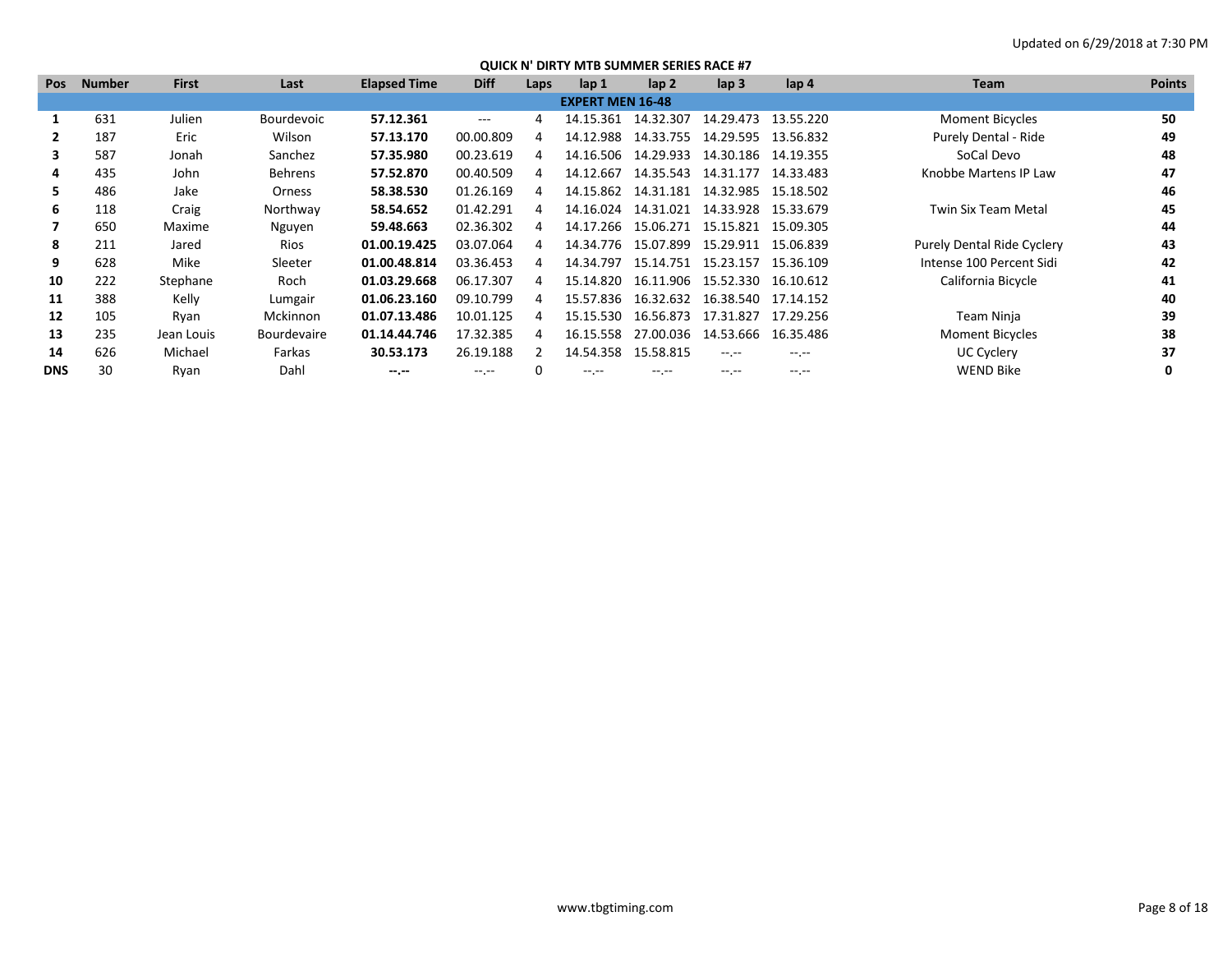| Pos        | <b>Number</b> | <b>First</b> | Last   | <b>Elapsed Time</b> | <b>Diff</b> | Laps | lap 1                 | lap <sub>2</sub> | lap 3     | lap 4     | Team                   | <b>Points</b> |
|------------|---------------|--------------|--------|---------------------|-------------|------|-----------------------|------------------|-----------|-----------|------------------------|---------------|
|            |               |              |        |                     |             |      | <b>EXPERT MEN 49+</b> |                  |           |           |                        |               |
|            | 230           | Pete         | Tholl  | 57.28.696           | $   \,$     |      | 14.15.767             | 14.30.600        | 14.29.970 | 14.12.359 | TASCO MTB              | cΛ            |
|            | 44            | Greg         | Fenton | 01.03.05.659        | 05.36.963   |      | 14.53.088             | 16.00.351        | 16.08.315 | 16.03.905 | uccyclery J&W flooring | 49            |
| <b>DNS</b> | 146           | David        | rurner | $-1.1$              | -- --       |      | $\cdots$              | $\cdots$         | -- --     | $-1.1$    | Turnerbikesdotcom      |               |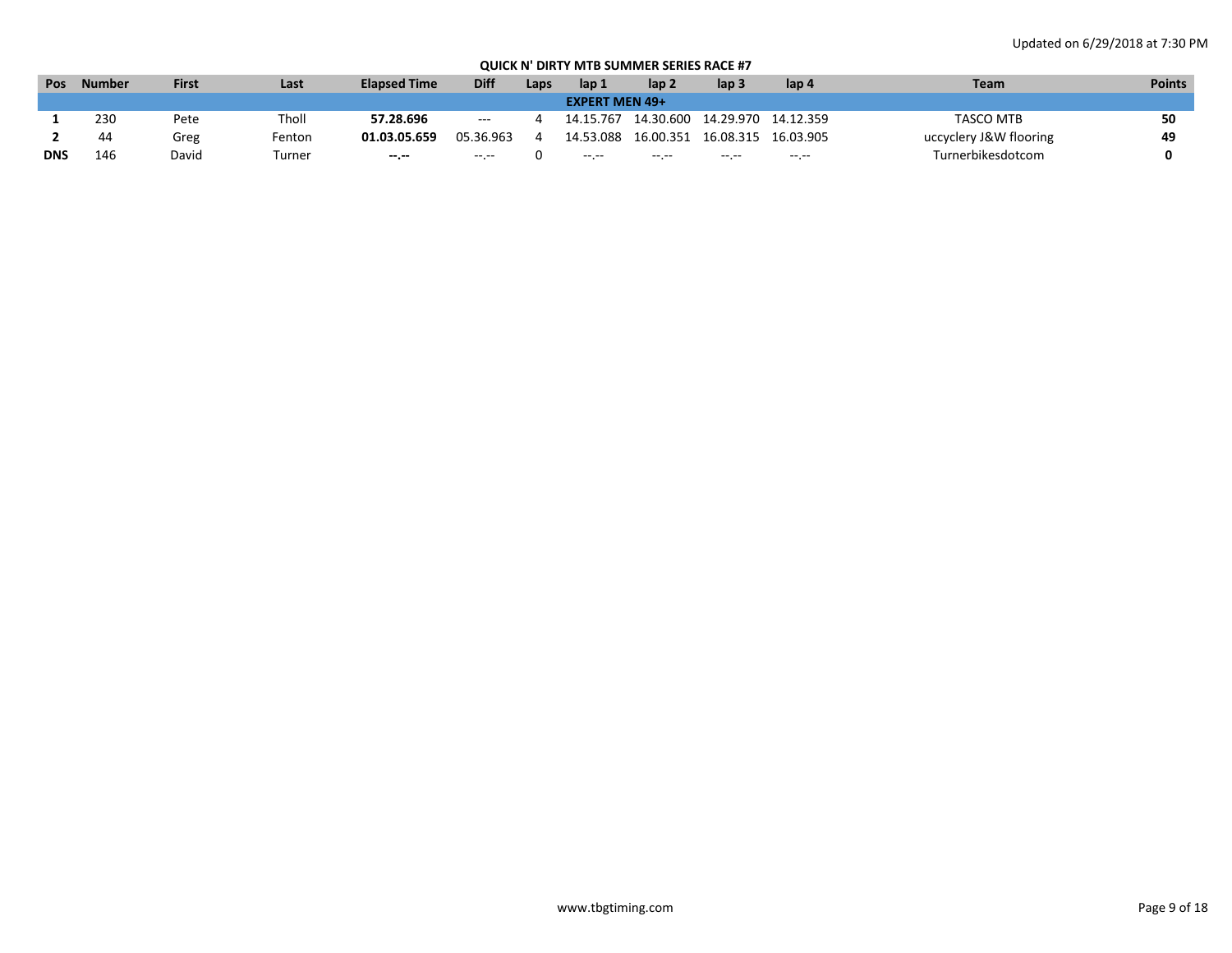| Pos | <b>Number</b> | <b>First</b> | Last         | <b>Elapsed Time</b> | <b>Diff</b>   | Laps | lap 1                   | lap <sub>2</sub>              | lap 3     | lap 4            | Team                        | <b>Points</b> |
|-----|---------------|--------------|--------------|---------------------|---------------|------|-------------------------|-------------------------------|-----------|------------------|-----------------------------|---------------|
|     |               |              |              |                     |               |      | <b>EXPERT WOMEN 16+</b> |                               |           |                  |                             |               |
|     | 542           | Esther       | Walker       | 54.14.848           | $\sim$ $\sim$ |      |                         | 18.03.911 18.05.547           | 18.05.390 | $\sim$ - $\sim$  | SDBC                        | 50            |
|     | 191           | Monica       | Taylor       | 55.47.867           | 01.33.019     |      |                         | 18.03.016 18.45.706 18.59.145 |           | $-1 - 1 - 1 = 0$ | UC Cyclery JW Flooring      | 49            |
|     | 229           | Kathy        | <b>Bodie</b> | 01.00.42.660        | 06.27.812     |      | 19.29.976               | 20.35.104                     | 20.37.580 | $-1.1 - 1.0$     | Michael David Winery Sports | 48            |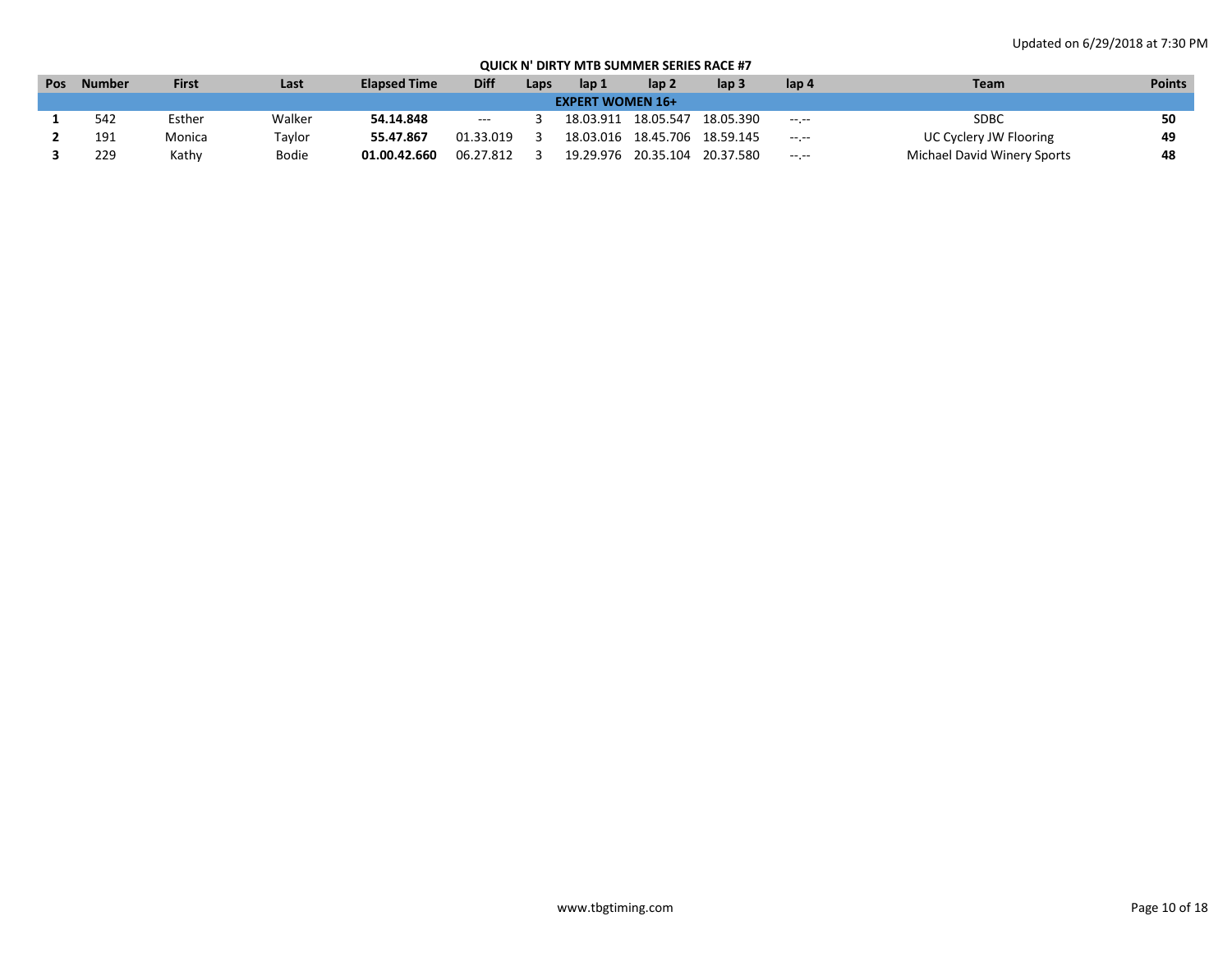| <b>Pos</b> | <b>Number</b> | First | Last    | <b>Elapsed Time</b> | <b>Diff</b>   | Laps | lap 1                     | lap 2 | lap :                         | lap 4        | Team                | <b>Points</b> |
|------------|---------------|-------|---------|---------------------|---------------|------|---------------------------|-------|-------------------------------|--------------|---------------------|---------------|
|            |               |       |         |                     |               |      | <b>MASOCHIST (SS) 16+</b> |       |                               |              |                     |               |
|            | 70            | Scott | Holland | 51.08.797           | $\sim$ $\sim$ |      |                           |       | 16.34.047 17.27.781 17.06.969 | $-1.1 - 1.0$ | North of the Border | 50            |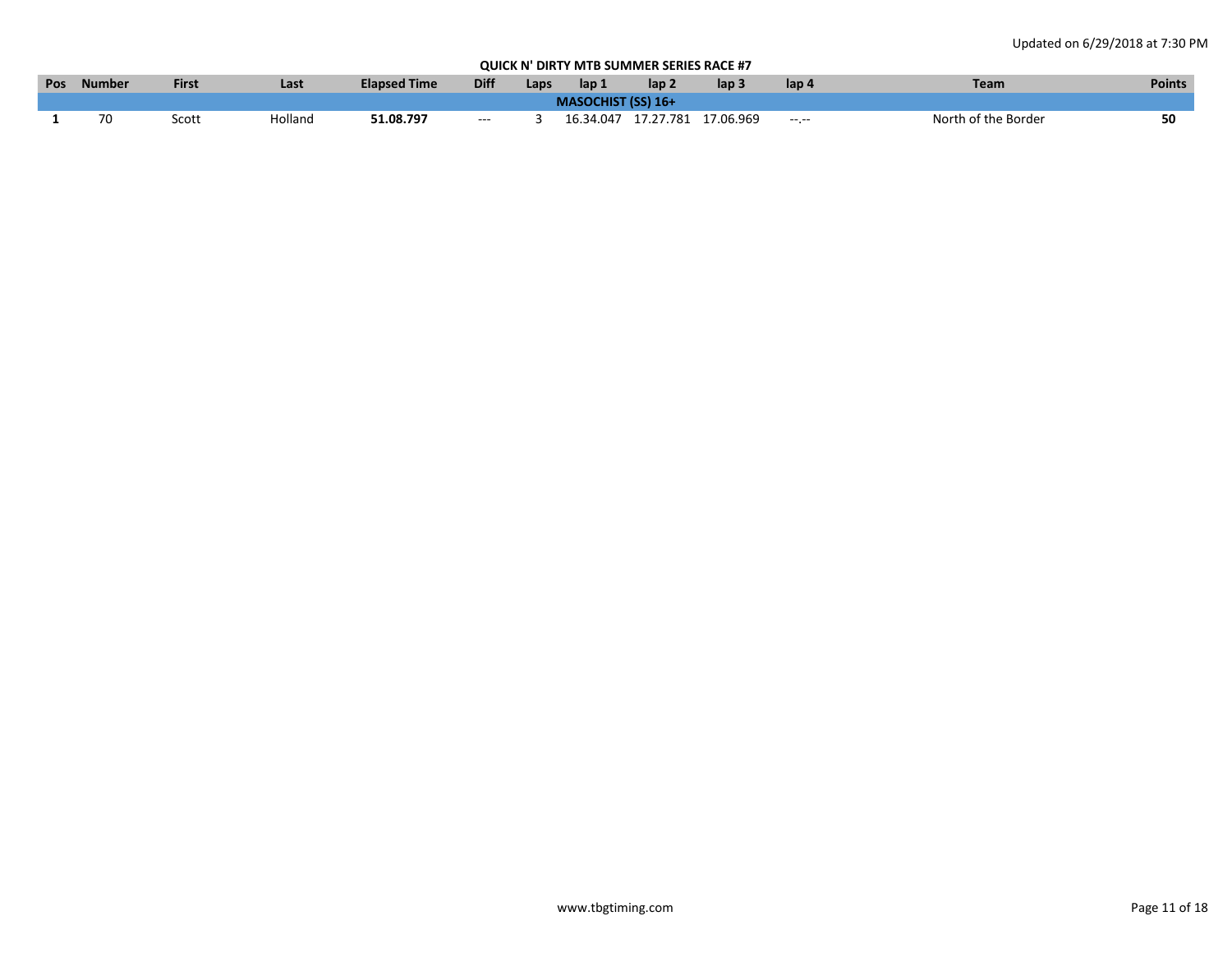| <b>Pos</b> | <b>Number</b> | <b>First</b> | Last          | <b>Elapsed Time</b> | <b>Diff</b> | Laps | lap 1                   | lap <sub>2</sub> | $\mathsf{lap} 3$ | $\mathsf{lap} 4$ | Team                                 | <b>Points</b> |
|------------|---------------|--------------|---------------|---------------------|-------------|------|-------------------------|------------------|------------------|------------------|--------------------------------------|---------------|
|            |               |              |               |                     |             |      | <b>SCHOOL BOY 12-15</b> |                  |                  |                  |                                      |               |
|            | 620           | Corbin       | Parsley       | 33.08.002           | $---$       |      | 16.11.268               | 16.56.734        | $-1$ .           | $-1$ , $-1$      | Stage 2 Cyclery                      | 50            |
|            | 31            | Noah         | Davis         | 33.36.177           | 00.28.175   |      | 16.32.749               | 17.03.428        | $-1$ , $-1$      | $-1.1 -$         | Vista Murrieta HS                    | 49            |
| 3          | 629           | KASEN        | <b>HEBERT</b> | 33.36.442           | 00.28.440   |      | 16.32.236               | 17.04.206        | $-1$             | $-1.1 -$         |                                      | 48            |
| 4          | 102           | Zach         | Martinez      | 35.06.770           | 01.58.768   |      | 16.51.397               | 18.15.373        | $-1.1$           | $-1$ .           | Hammer Nutrition - Giant             | 47            |
| 5.         | 137           | Nathan       | Smythe        | 36.05.590           | 02.57.588   |      | 17.43.492               | 18.22.098        | $-1$ , $-1$      | $-1$ , $-1$      |                                      | 46            |
| 6          | 33            | Curren       | DeJonge       | 36.35.038           | 03.27.036   |      | 17.52.428               | 18.42.610        | $-1$ , $-1$      | $-1.1$           |                                      | 45            |
|            | 51            | <b>Brock</b> | Gierke        | 37.03.261           | 03.55.259   |      | 18.25.443               | 18.37.818        | $-1$ , $-1$      | $-1.1$           | Murrieta Valley High School MTB Team | 44            |
| 8          | 58            | Leonardo     | Gutierrez     | 38.44.478           | 05.36.476   |      | 18.48.838               | 19.55.640        | $-1.1$           | $-1.1 - 1.0$     | Forza Cycling                        | 43            |
| 9          | 613           | Liam         | Travassos     | 41.19.678           | 08.11.676   |      | 20.23.380               | 20.56.298        | $-1$ , $-1$      | $-1.1 - 1.0$     |                                      | 42            |
| 10         | 84            | Anthony      | Kellerman     | 41.36.407           | 08.28.405   |      | 20.20.257               | 21.16.150        | $-1$ , $-1$      | $-1$             | North County Composite Team          | 41            |
| 11         | 132           | Zack         | Schwarte      | 44.01.330           | 10.53.328   |      | 21.16.539               | 22.44.791        | $-1.1 - 1.0$     | $-1.1$           |                                      | 40            |
| 12         | 523           | Jack         | Miller        | 44.17.047           | 11.09.045   |      | 21.43.421               | 22.33.626        | $-1.1$           | $-1.1 -$         |                                      | 39            |
| 13         | 570           | Charlie      | Stone         | 44.42.864           | 11.34.862   |      | 22.33.199               | 22.09.665        | $-1.1$           | $-1$ , $-1$      |                                      | 38            |
| 14         | 56            | jaden        | gottfried     | 51.15.829           | 18.07.827   |      | 24.03.641               | 27.12.188        | $-1$ , $-1$      | $-1$ , $-1$      | <b>Expedition MTB</b>                | 37            |
| 15         | 632           | Aiden        | Kashuba       | 01.15.51.260        | 42.43.258   |      | 46.21.186               | 29.30.074        | $- - - - -$      | $-1.1 -$         |                                      | 36            |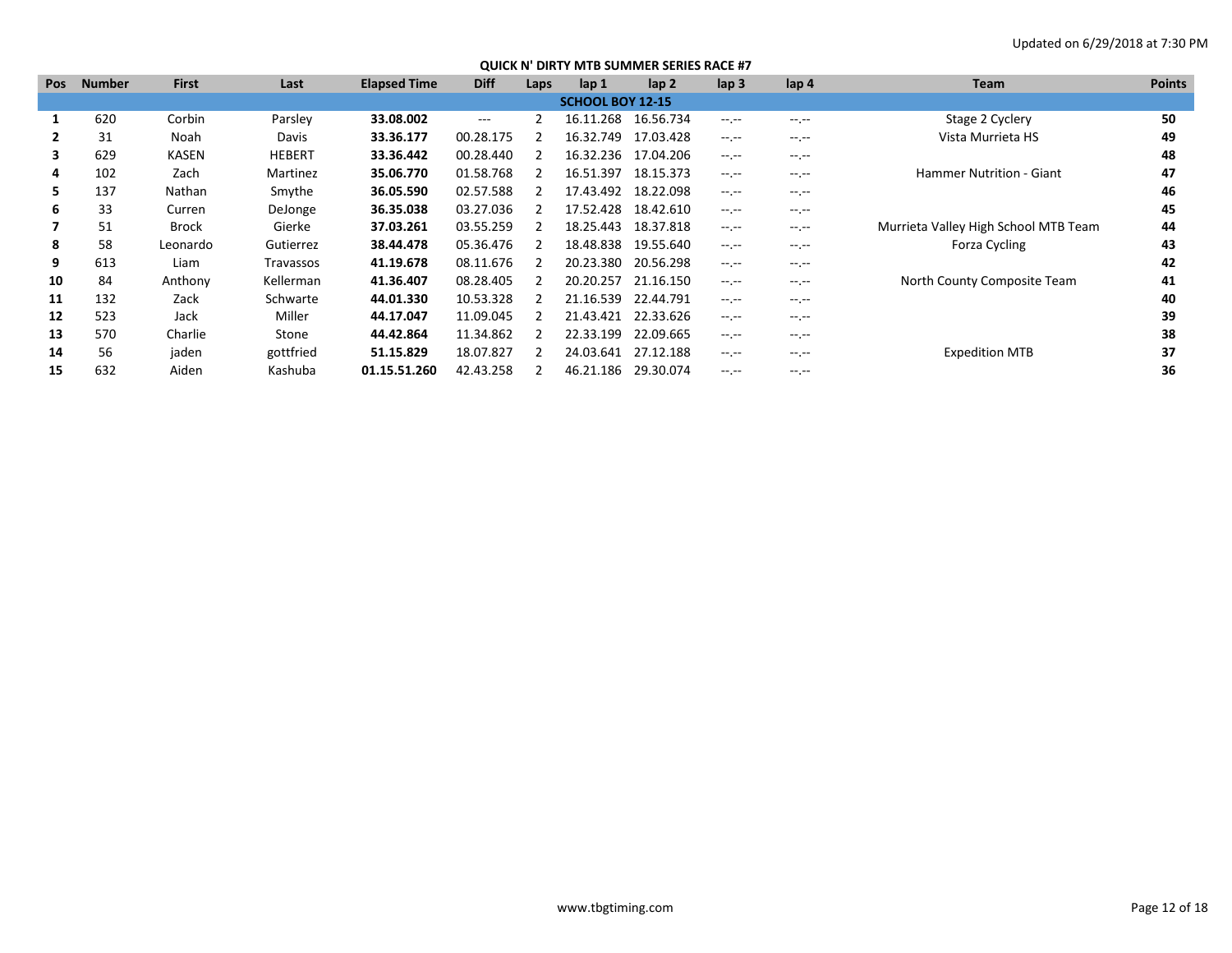| Pos | <b>Number</b>            | <b>First</b> | Last    | <b>Elapsed Time</b> | <b>Diff</b> | Laps | lap 1     | lap 2     | lap 3       | lap 4            | <b>Team</b>                             | <b>Points</b> |  |
|-----|--------------------------|--------------|---------|---------------------|-------------|------|-----------|-----------|-------------|------------------|-----------------------------------------|---------------|--|
|     | <b>SCHOOL GIRL 12-15</b> |              |         |                     |             |      |           |           |             |                  |                                         |               |  |
|     | 23                       | Eire         | Chen    | 38.21.407           | ---         |      | 18.46.660 | 19.34.747 | $- - - - -$ | $- - - - -$      | Team Velosport Junior & U23 Development | 50            |  |
|     | 338                      | Grace        | Gilbert | 38.24.167           | 00.02.760   |      | 18.50.341 | 19.33.826 | $-1.$       | $-1 - 1 - 1 = 0$ | GOHS                                    | 49            |  |
|     | 535                      | Isabella     | Accardi | 47.22.090           | 09.00.683   |      | 23.38.816 | 23.43.274 | --.--       | --.--            | Ramona Ride                             | 48            |  |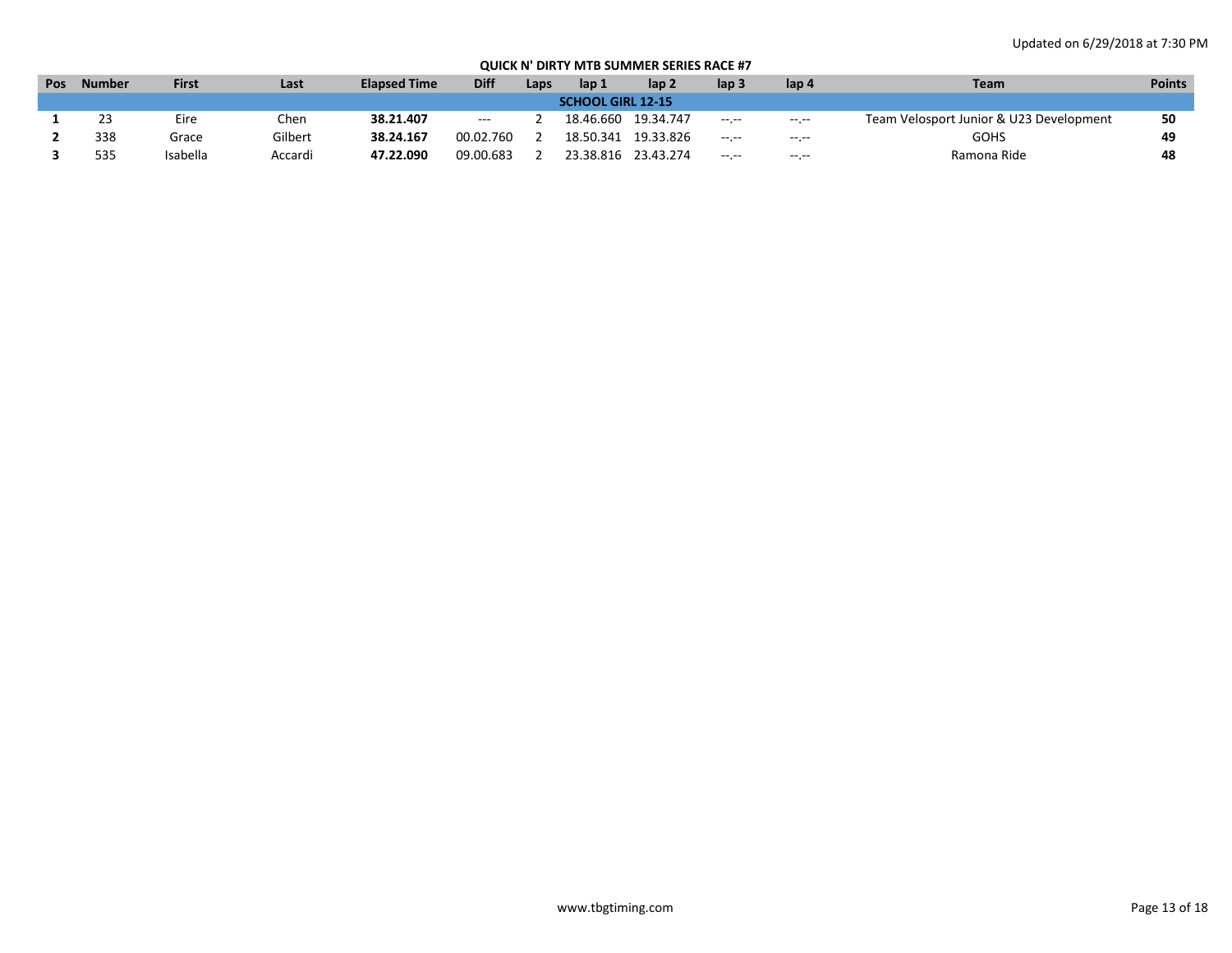| <b>Pos</b> | <b>Number</b> | <b>First</b>   | Last           | <b>Elapsed Time</b> | <b>Diff</b> | Laps | lap <sub>1</sub>       | lap <sub>2</sub> | $\mathsf{lap} 3$    | lap <sub>4</sub> | Team                                      | <b>Points</b> |
|------------|---------------|----------------|----------------|---------------------|-------------|------|------------------------|------------------|---------------------|------------------|-------------------------------------------|---------------|
|            |               |                |                |                     |             |      | <b>SPORT MEN 16-36</b> |                  |                     |                  |                                           |               |
|            | 420           | Bojac          | Abrantes       | 46.09.690           | $\cdots$    | 3    | 15.02.331              | 15.31.086        | 15.36.273           | $-1$ , $-1$      | Hollands Bicycles Eliel Factory Team      | 50            |
| 2          | 43            | Rolando        | Felizola       | 48.32.812           | 02.23.122   |      | 15.46.457              | 16.19.905        | 16.26.450           | $-1$             |                                           | 49            |
| 3          | 59            | Raulito        | Gutierrez      | 48.54.744           | 02.45.054   |      | 15.29.698              | 16.36.492        | 16.48.554           | $-1 - 1 - 1 = 0$ | 100 Percent-MaxxisTires-MATCO-SidiCycling | 48            |
| 4          | 117           | <b>Brandon</b> | Nelson         | 49.28.908           | 03.19.218   |      | 16.01.800              | 16.42.913        | 16.44.195           | $-1$             | <b>Kappius Components</b>                 | 47            |
| 5.         | 532           | Spencer        | Schwartz       | 50.06.421           | 03.56.731   |      | 16.32.352              | 16.57.395        | 16.36.674           | $-1$             | <b>TVHS</b>                               | 46            |
| 6          | 46            | Cody           | Fletcher       | 50.34.799           | 04.25.109   |      | 16.28.223              | 17.00.602        | 17.05.974           | $-1$ , $-1$      | <b>Intense Cycles</b>                     | 45            |
|            | 571           | Dayton         | Calonder       | 50.51.138           | 04.41.448   |      | 16.19.036              |                  | 17.04.914 17.27.188 | $-1$             | <b>TVHS</b>                               | 44            |
| 8          | 614           | <b>Ben</b>     | Davis          | 51.01.686           | 04.51.996   |      | 16.31.882              | 17.01.609        | 17.28.195           | $-1$             | Temecula Valley HS                        | 43            |
| 9          | 357           | Vladimir       | Shkonyk        | 51.53.557           | 05.43.867   |      | 16.25.777              | 17.36.769        | 17.51.011           | $-1$             |                                           | 42            |
| 10         | 328           | Ryan           | Herrera        | 52.22.161           | 06.12.471   |      | 16.57.249              | 17.46.940        | 17.37.972           | $-1$ , $-1$      | Ramona Cycle Dawgs                        | 41            |
| 11         | 107           | Weston         | Metzger        | 55.00.287           | 08.50.597   | 3    | 17.58.995              | 18.24.184        | 18.37.108           | $-1$ , $-1$      |                                           | 40            |
| 12         | 195           | Kyle           | Kilmartin      | 57.49.639           | 11.39.949   |      | 18.12.298              | 17.36.420        | 22.00.921           | $-1$ , $-1$      | iSpeed                                    | 39            |
| 13         | 572           | Cristiano      | Marani         | 01.15.38.786        | 29.29.096   |      | 23.27.422              | 25.40.499        | 26.30.865           | $-1$ , $-1$      |                                           | 38            |
| 14         | 639           | <b>Nick</b>    | <b>Brock</b>   | 15.53.422           | 30.16.268   |      | 15.53.422              | $-1$ , $-1$      | $-1$ , $-1$         | $-1$ .           | Dos Llantas                               | 37            |
| 15         | 112           | Roberto        | Montero        | 17.44.424           | 28.25.266   |      | 17.44.424              | $-1$ .           | $-1$ , $-1$         | $-1$ , $-1$      | Club Enduro                               | 36            |
| 16         | 203           | Isaac          | Custer         | 18.11.882           | 27.57.808   |      | 18.11.882              | $-1$ , $-1$      | $-1.1$              | $-1$ .           |                                           | 35            |
| <b>DNS</b> | 88            | Luke           | Kimball        | $-1 - 1 - 1 = 0$    | $-1.1$      | 0    | $-1.1$                 | $-1$             | $-1$ , $-1$         | $-1$ .           | Maxima Bike                               | 0             |
| <b>DNS</b> | 141           | Andrew         | Sunderland     | $-1 - 1 - 1 = 0$    | $-1$ , $-1$ | 0    | $-1$ , $-1$            | $-1$ .           | $-1$ , $-1$         | $-1$ .           |                                           | 0             |
| <b>DNS</b> | 214           | Dave           | McQueen        | --.--               | $-1$        | 0    | $-1$ . $-1$            | --.--            | --.--               | $-1$ .           |                                           | 0             |
| <b>DNS</b> | 618           | Joshua         | <b>Bonnici</b> | --.--               | $-1$ , $-1$ | O    | $-1$ . $-1$            | $-1$ . $-1$      | --.--               | $-1$ .           | San Diego Bicycle Club                    | 0             |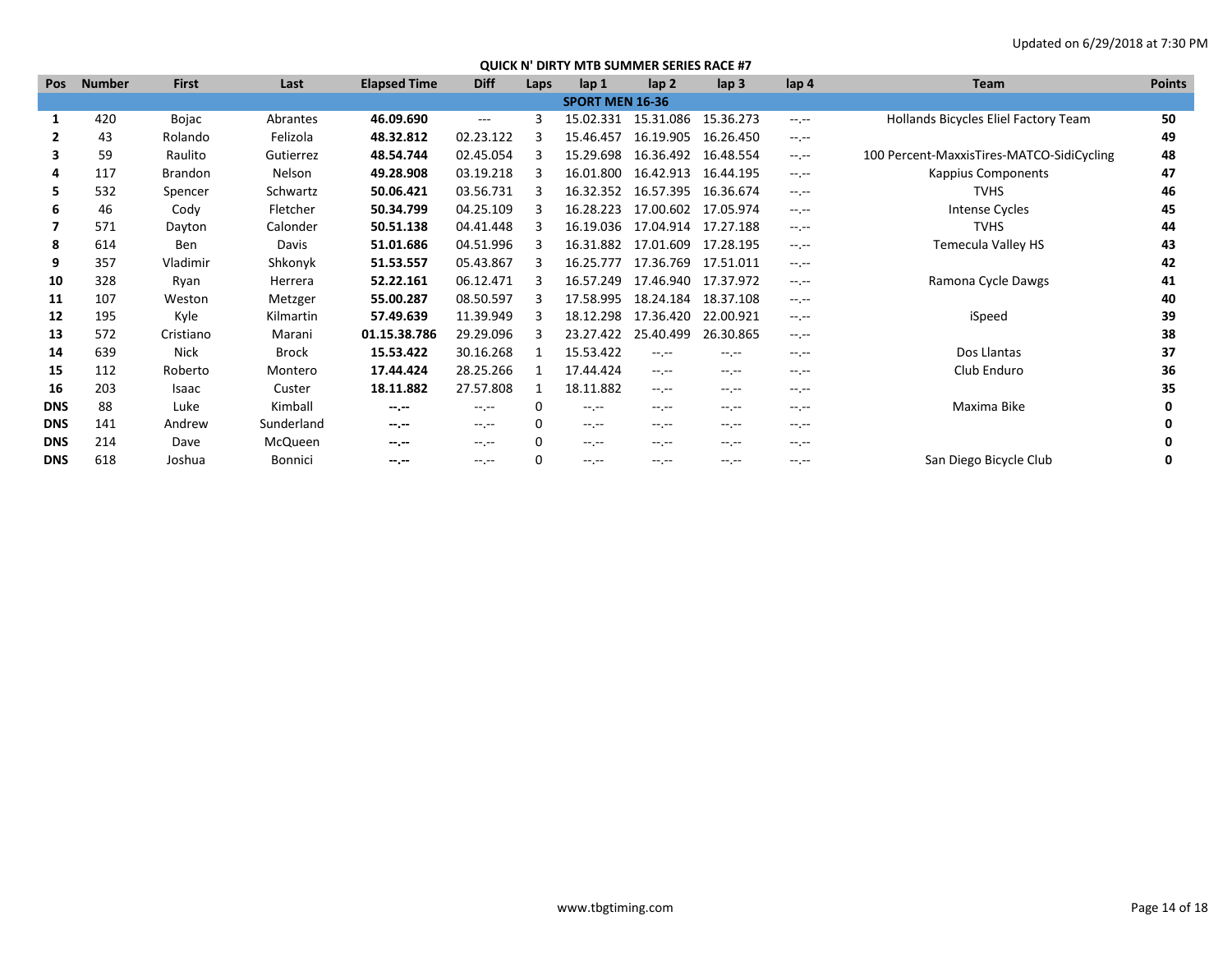| Pos        | <b>Number</b> | <b>First</b> | Last          | <b>Elapsed Time</b> | <b>Diff</b> | Laps | lap <sub>1</sub>       | lap <sub>2</sub> | $\mathsf{lap} 3$ | lap <sub>4</sub> | <b>Team</b>            | <b>Points</b> |
|------------|---------------|--------------|---------------|---------------------|-------------|------|------------------------|------------------|------------------|------------------|------------------------|---------------|
|            |               |              |               |                     |             |      | <b>SPORT MEN 37-48</b> |                  |                  |                  |                        |               |
|            | 527           | paul         | todd          | 46.58.128           | $\cdots$    | 3    | 14.59.698              | 15.36.528        | 16.21.902        | $-1$ , $-1$      | <b>UCC JW Flooring</b> | 50            |
| 2          | 415           | Eric         | Herrera       | 47.13.365           | 00.15.237   | 3    | 15.01.589              | 16.11.639        | 16.00.137        | $-1.1 -$         |                        | 49            |
| 3          | 472           | Chris        | Nelson        | 48.49.599           | 01.51.471   |      | 15.53.169              | 16.24.087        | 16.32.343        | $-1.1$           |                        | 48            |
| 4          | 575           | Kermit       | McGovern      | 48.55.464           | 01.57.336   |      | 15.54.596              | 16.27.533        | 16.33.335        | $-1$ , $-1$      | Celo Pacific           | 47            |
| 5          | 226           | Tim          | Vaughan       | 50.04.699           | 03.06.571   |      | 16.19.571              | 16.24.711        | 17.20.417        | $-1$ , $-1$      |                        | 46            |
| 6          | 645           | Damiean      | Hiley         | 50.35.480           | 03.37.352   |      | 16.31.824              | 16.57.314        | 17.06.342        | $-1$ , $-1$      | Desert King            | 45            |
|            | 634           | Torin        | Snyder        | 50.36.947           | 03.38.819   |      | 16.43.002              | 16.48.913        | 17.05.032        | $-1$ , $-1$      |                        | 44            |
| 8          | 402           | Leighton     | Rice          | 50.37.678           | 03.39.550   |      | 16.42.657              | 16.50.309        | 17.04.712        | $-1$ .           | ispeed Racing          | 43            |
| 9          | 334           | Tom          | Esbeck        | 50.43.771           | 03.45.643   |      | 16.39.069              | 17.14.057        | 16.50.645        | $-1$ , $-1$      |                        | 42            |
| 10         | 432           | Tim          | Altbaum       | 52.27.478           | 05.29.350   |      | 17.00.257              | 17.29.569        | 17.57.652        | $-1$ , $-1$      |                        | 41            |
| 11         | 147           | Shawn        | Tweedy        | 53.15.546           | 06.17.418   |      | 17.07.238              | 18.01.420        | 18.06.888        | $-1$ , $-1$      |                        | 40            |
| 12         | 93            | Michael      | Law           | 55.50.629           | 08.52.501   |      | 17.56.311              | 18.47.868        | 19.06.450        | $-1.1$           |                        | 39            |
| 13         | 621           | Rick         | SHerman       | 57.44.377           | 10.46.249   |      | 18.53.162              | 19.37.376        | 19.13.839        | $-1$ , $-1$      |                        | 38            |
| 14         | 647           | Jon          | Prasuhn       | 59.59.899           | 13.01.771   |      | 18.52.400              | 20.13.527        | 20.53.972        | $-1$ , $-1$      | Monster                | 37            |
| 15         | 99            | MICHAEL      | <b>MACARE</b> | 01.01.20.522        | 14.22.394   | 3    | 18.49.383              | 21.07.413        | 21.23.726        | $-1.1 -$         | Bicycle Warehouse      | 36            |
| <b>DNS</b> | 69            | Zack         | Hogan         | $-1.1$              | $-1$ , $-1$ | 0    | $-1$ .                 | $-1$             | $-1$ .           | $-1$ , $-1$      |                        |               |
| <b>DNS</b> | 615           | <b>Brett</b> | Lindstrom     | $-1.1$              | $-1$ , $-1$ | 0    | $-1$ .                 | $-1$             | $-1.1 -$         | $-1$ .           | Zoot Squad             | 0             |
| <b>DNS</b> | 640           | Illegible    | Greist        | $-1.1$              | $-1. - -$   | 0    | $-1$ . $-1$            | $-1$             | $-1$             | $-1.1 -$         | Great Dave Velo Club   | 0             |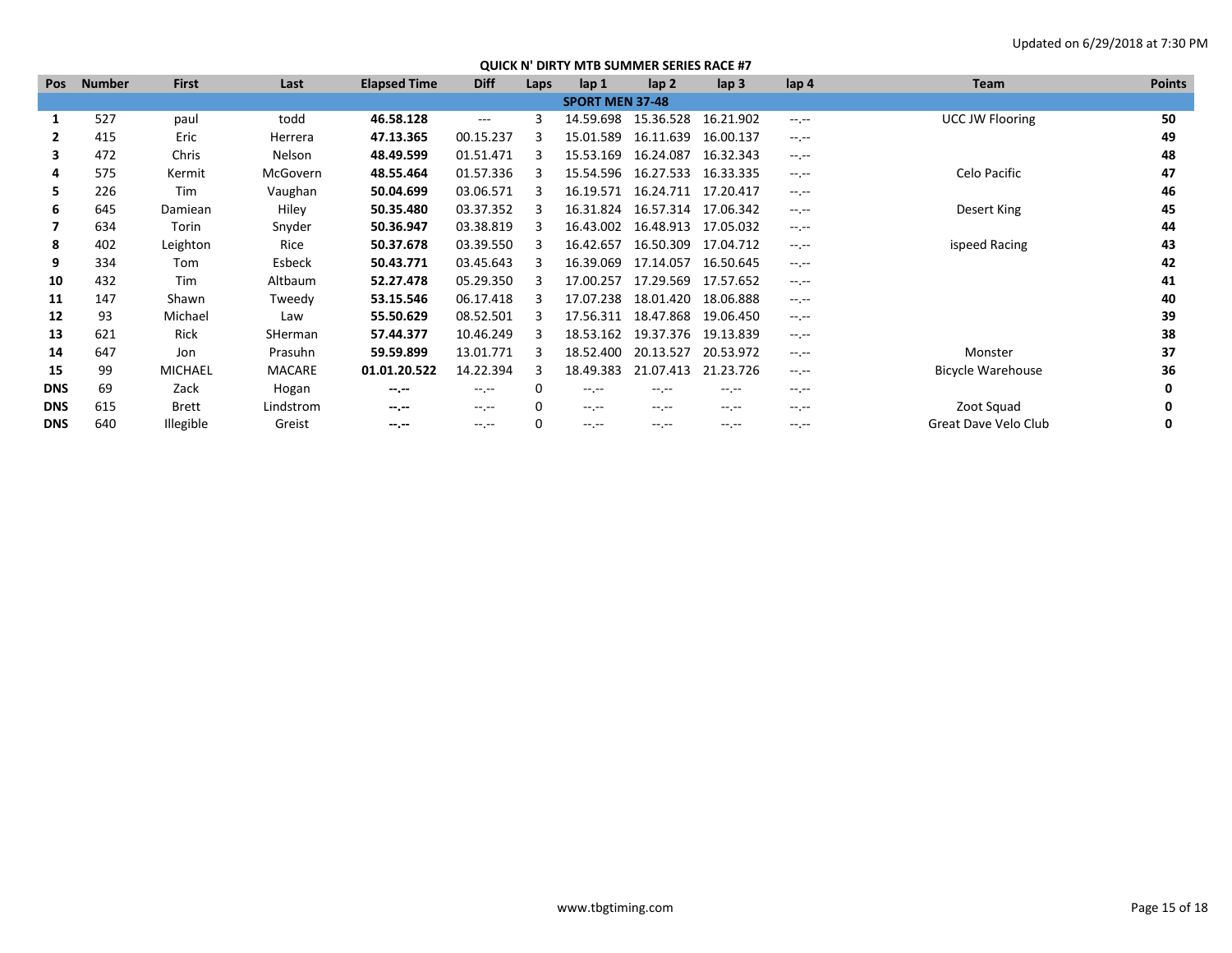| Pos        | <b>Number</b> | <b>First</b> | Last           | <b>Elapsed Time</b> | <b>Diff</b> | Laps | lap <sub>1</sub>     | lap <sub>2</sub>    | $\mathsf{lap} 3$ | lap 4            | <b>Team</b>               | <b>Points</b> |
|------------|---------------|--------------|----------------|---------------------|-------------|------|----------------------|---------------------|------------------|------------------|---------------------------|---------------|
|            |               |              |                |                     |             |      | <b>SPORT MEN 49+</b> |                     |                  |                  |                           |               |
|            | 125           | guillermo    | ramirez        | 46.11.668           | $  -$       |      |                      | 14.59.526 15.33.548 | 15.38.594        | $-1 - 1 - 1 = 0$ | HOPESPORTS-ADRENALINE     | 50            |
|            | 580           | Robert       | DeMaio         | 47.09.119           | 00.57.451   |      | 15.18.564            | 16.25.885 15.24.670 |                  | $-1.1 - 1.0$     | Fitness Zone              | 49            |
|            | 469           | Ric          | Van Der Linden | 47.11.371           | 00.59.703   |      | 15.01.771            | 16.00.319           | 16.09.281        | $-1$ .           | The Bike Shop Temecula    | 48            |
| 4          | 280           | Jimmy        | Espinoza       | 50.13.676           | 04.02.008   |      | 16.23.236            | 17.07.550           | 16.42.890        | $-1 - 1 - 1 = 0$ | <b>Biciterra</b>          | 47            |
|            | 405           | Ric          | Parinas        | 50.35.531           | 04.23.863   |      | 16.45.324            | 17.07.353           | 16.42.854        | $-1.1 - 1.0$     | Legendarios               | 46            |
| 6          | 81            | Tommy        | Jones          | 51.44.525           | 05.32.857   | 3    | 17.07.607            | 17.20.355           | 17.16.563        | $-1$ , $-1$      | Team Ninja                | 45            |
|            | 471           | Tom          | Dillard        | 52.16.983           | 06.05.315   |      | 16.33.342            | 17.48.593 17.55.048 |                  | $-1 - 1 - 1 = 0$ |                           | 44            |
| 8          | 80            | Bryan        | Jones          | 52.44.296           | 06.32.628   |      | 17.05.000            | 17.40.827           | 17.58.469        | $-1.1 - 1.0$     | North of the Border Bikes | 43            |
| 9          | 29            | Aaron        | Cunningham     | 58.42.646           | 12.30.978   |      | 17.53.226            | 20.12.376           | 20.37.044        | $-1 - 1 - 1 = 0$ |                           | 42            |
| 10         | 644           | Alexis       | Perumal        | 58.52.105           | 12.40.437   | २    | 18.55.575            | 20.05.955           | 19.50.575        | $-1.1 - 1.0$     | Ninja                     | 41            |
| <b>DNS</b> | 153           | Matt         | Wallace        | $-1. - 1.$          | $-1.1$      |      | -- --                | $-1$                |                  | $-1.1 -$         |                           |               |
| <b>DNS</b> | 616           | Geoff        | <b>Birch</b>   | $- - - - -$         | -- --       |      | $\cdots$             | -- --               | -- --            |                  |                           |               |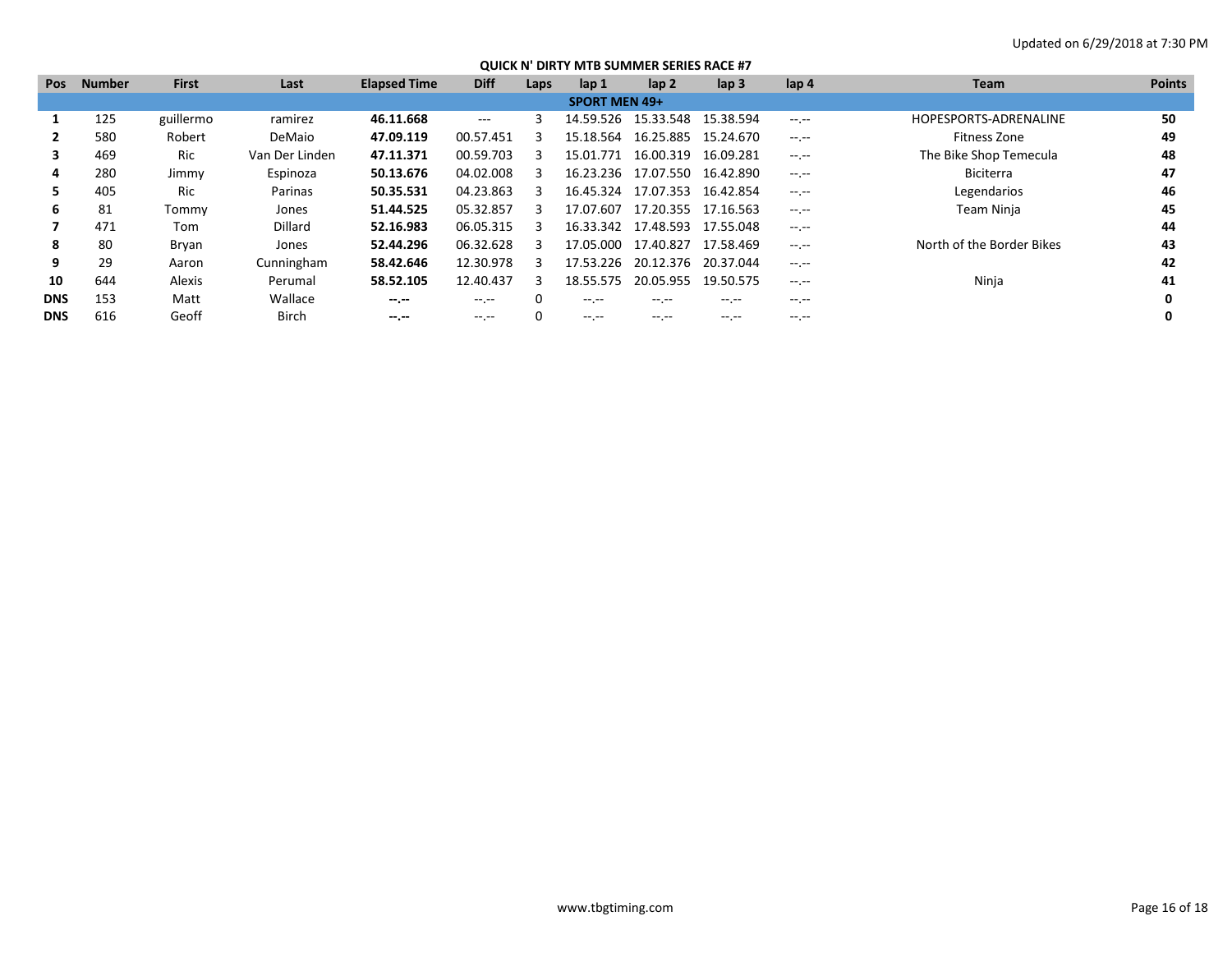| Pos | <b>Number</b> | <b>First</b> | Last       | <b>Elapsed Time</b> | <b>Diff</b>              | Laps | lap 1     | lap 2       | lap <sub>3</sub>                                                                                                                                                                                                                                                                                                                                                                             | lap 4            | <b>Team</b>                 | <b>Points</b> |
|-----|---------------|--------------|------------|---------------------|--------------------------|------|-----------|-------------|----------------------------------------------------------------------------------------------------------------------------------------------------------------------------------------------------------------------------------------------------------------------------------------------------------------------------------------------------------------------------------------------|------------------|-----------------------------|---------------|
|     |               |              |            |                     |                          |      |           |             |                                                                                                                                                                                                                                                                                                                                                                                              |                  |                             |               |
|     | 76            | Kim          | Java       | 36.21.730           | $\hspace{0.05cm} \ldots$ |      | 17.57.490 | 18.24.240   | $-1 - 1 - 1 = 0$                                                                                                                                                                                                                                                                                                                                                                             | $-1 - 1 - 1 = 0$ |                             | 50            |
|     | 86            | Makena       | Kellerman  | 37.08.624           | 00.46.894                |      | 18.25.031 | 18.43.593   | $-2.2 - 1.2 - 1.2$                                                                                                                                                                                                                                                                                                                                                                           | --.--            | North County Composite Team | 49            |
|     | 344           | Erica        | Swann      | 37.29.854           | 01.08.124                |      | 18.46.216 | 18.43.638   | $-1 - 1 - 1 = 0$                                                                                                                                                                                                                                                                                                                                                                             | $- - - - -$      |                             | 48            |
|     | 189           | Daniela      | Orozco     | 38.09.549           | 01.47.819                |      | 18.39.671 | 19.29.878   | $-1 - 1 - 1 = 0$                                                                                                                                                                                                                                                                                                                                                                             | --.--            | ECO Bike Trucker Co         | 47            |
|     | 576           | dylan        | darnley    | 39.15.288           | 02.53.558                |      | 18.39.776 | 20.35.512   | $\frac{1}{2} \frac{1}{2} \frac{1}{2} \frac{1}{2} \frac{1}{2} \frac{1}{2} \frac{1}{2} \frac{1}{2} \frac{1}{2} \frac{1}{2} \frac{1}{2} \frac{1}{2} \frac{1}{2} \frac{1}{2} \frac{1}{2} \frac{1}{2} \frac{1}{2} \frac{1}{2} \frac{1}{2} \frac{1}{2} \frac{1}{2} \frac{1}{2} \frac{1}{2} \frac{1}{2} \frac{1}{2} \frac{1}{2} \frac{1}{2} \frac{1}{2} \frac{1}{2} \frac{1}{2} \frac{1}{2} \frac{$ | $-1 - 1 - 1 = 0$ | <b>TVHS Golden Bears</b>    | 46            |
|     | 617           | Katie        | Cunningham | $- - - - -$         | $\cdots$                 |      | $\cdots$  | $- - - - -$ | $\cdots$                                                                                                                                                                                                                                                                                                                                                                                     | $- - - - -$      |                             | 45            |